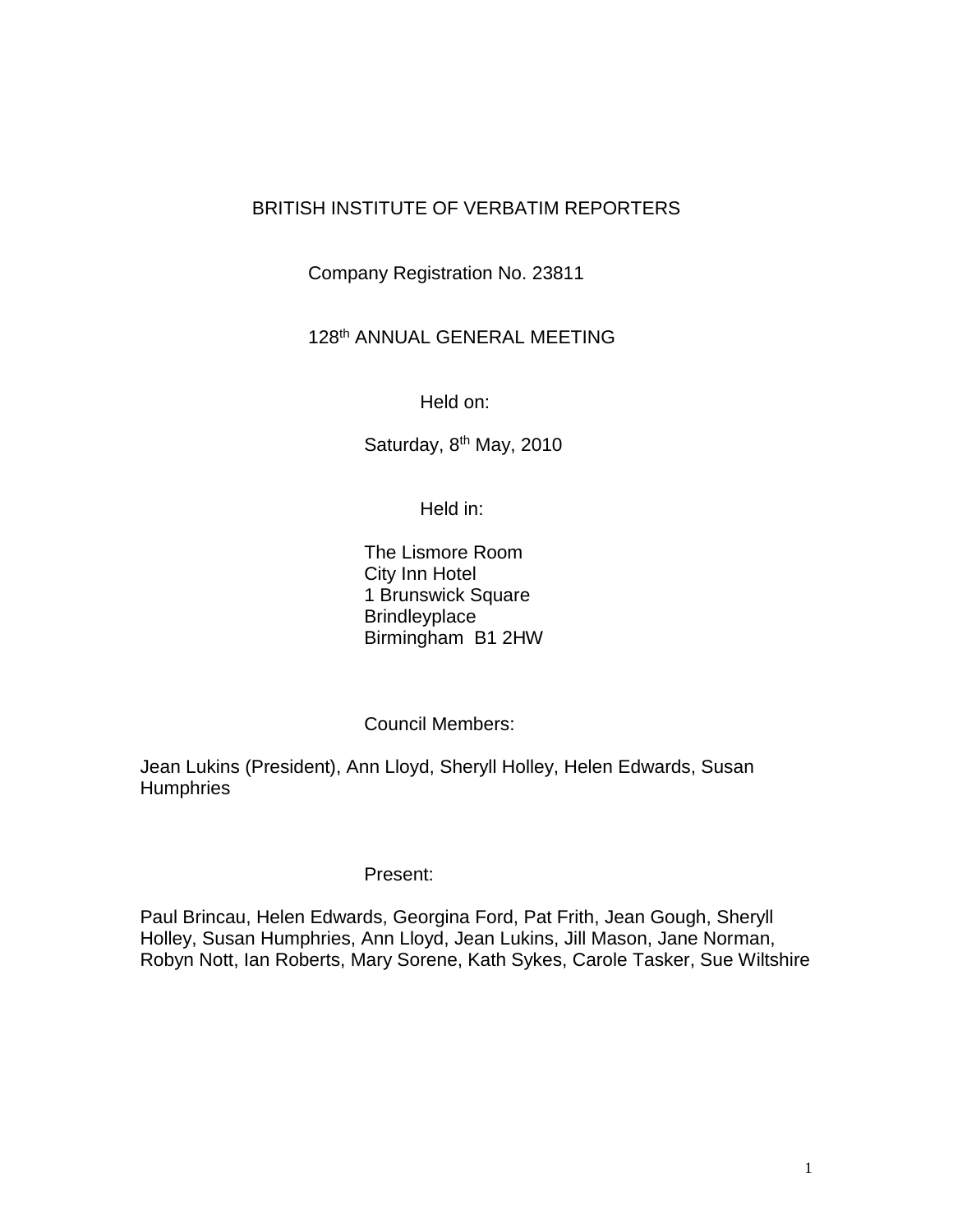THE PRESIDENT: Ladies and gentlemen, a warm welcome to the 128<sup>th</sup> AGM of the British Institute of Verbatim Reporters. First of all, I will call upon the Secretary to read the notice to open the meeting.

MARY SORENE: "Notice is hereby given that the Annual General Meeting of this Institute will be held on Saturday  $8<sup>th</sup>$  May, 2010 at 1.45pm (preceded by workshops at 11.00am and lunch) in the Lismore Room, City Inn Hotel, 1 Brunswick Square, Brindleyplace, Birmingham for the purposes of considering and if thought fit passing resolutions as to the ordinary business of the Company relating to the Council Members, accountant and accounts. To receive and adopt the Report and Accounts, to elect members to serve on the Council for the year 2010/2011, to elect a President for the present year 2010/2011, to pass Special Resolutions 1 to 12 as detailed below, to appoint an Accountant for the ensuing year 2010/2011 and to appoint the date of the next Annual General Meeting and any other business." That was dated 14th April 2010.

THE PRESIDENT: Thank you, Mary. Do we have any known apologies for absence today?

MARY SORENE: I will read out the list I have, which has already been passed to Jean.

Victoria Davies, Carol Evans, Rita Fox, Michael Ives, Pauline Miller, Joanne Naughton, Mavis Ross, Ian Sinclair, Margaret Wort, Janet Callison, Harry Davidson, Elizabeth Davies, Sara Dyott, Katie Dyson, Sandra Evans, Kath Land, Linda Nicholls, Neil Scott, Cynthia Sherry, Audrey Shirley, Jackie Silk, Cheryl Slater, Michele Sowerby, Carolyn Stewart, Jenny Webster, Miriam Weisinger, Julie Whitaker, Franny Barrett, Betty Willett, Dianne Tapper, Nicki Leahy, Norma White, Emma White, Michael Laidlaw, Julie Smith, Hilary Maclean, Amanda Bavin, Roger Bell, Nicki Misso, Iris Butcher, Mirella Fox, Lindsay Bickers, Melanie Ball, Pam Woolgar, Ann Archbold, Didi Burden, Stephanie Stamp, Sharon Scott, Anne Mills, Leah Willersdorf, Roslyn Fuller, Joan Webb, Claire Hill, Karen Young, Carina Raglione and Marie Brown.

THE PRESIDENT: Does anybody know of any other member who is absent who was not on that long list? No?

Now we move on to the minutes of the last Annual General Meeting. You will already have received copies from Mary. We have a few spare copies. Would anybody like to see one? (Copies circulated) If anybody who is here now who attended last year has any comments, or if you would like to glance through and ask any questions, we will try to answer them. (Pause)

Okay. Is everybody happy with the minutes or do you want a minute or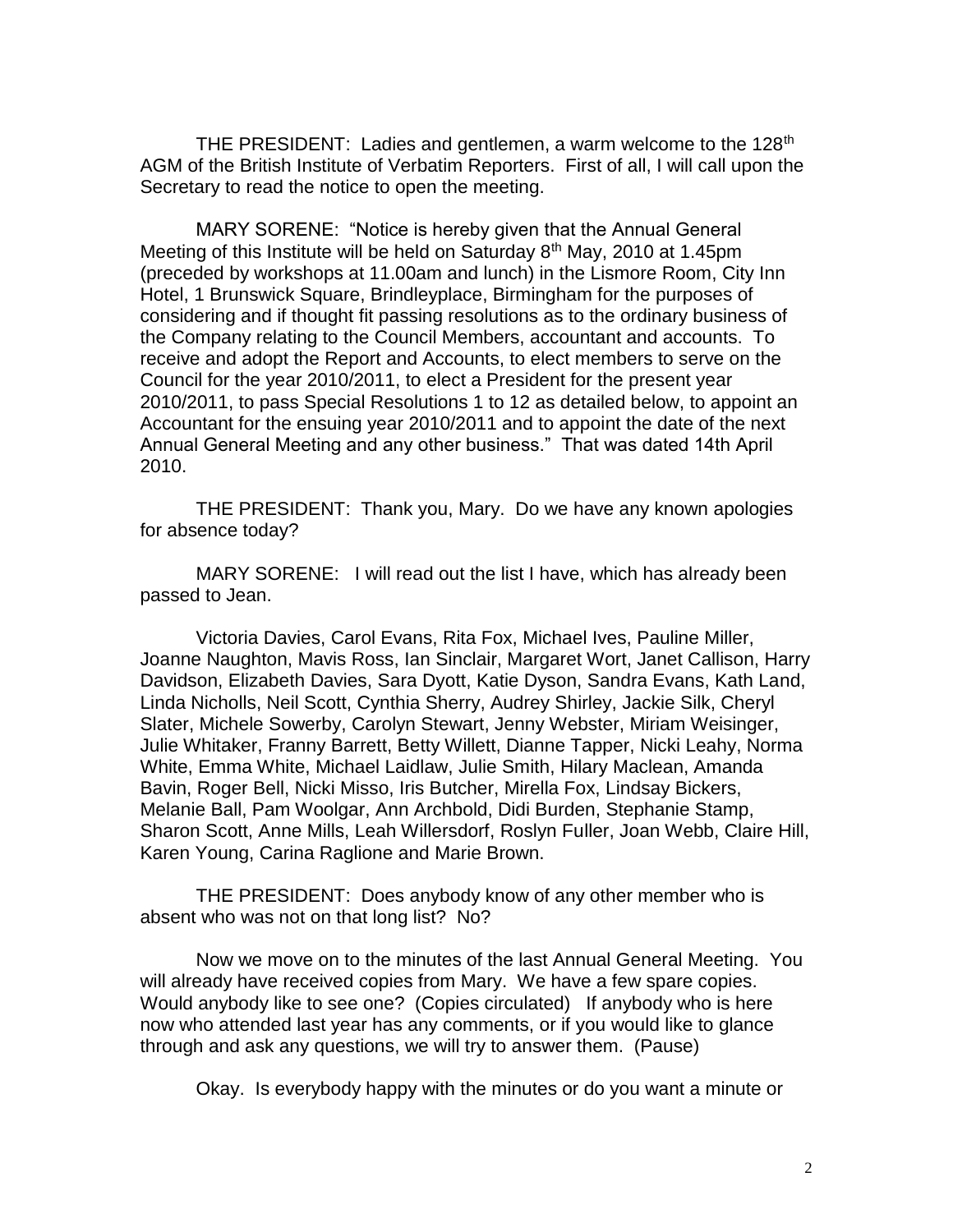two more? (Pause)

Is everybody content to agree them? Good. I will sign them as a correct record. The meeting has agreed this was a correct record. (Minutes signed)

I was not in fact at last year's meeting. Shall I date it, Mary?

MARY SORENE: Yes, please. 8th May.

THE PRESIDENT: Thank you, Mary.

We now move on to my address, which I have been trying to complete recently. It is not too long, I hope. I have entitled it "Finding a Voice". I learned one or two things on my first day in court. It was definitely in Wood Green, N22. "Oh, no. You cannot interrupt," I was advised. "What if I cannot hear them?" "Well, you could interrupt a bit." I do not like interrupting much, so I have developed a few tricks to get the volume up or the speed down. Perhaps we can share those later, like the short forms.

Why am I telling you about that? Well, you can guess, I am sure. In the old days, in the NCRA, the American reporters' group, they liked to talk about the "silent witness". We sit there, say nothing, and produce a record, as if by magic. They kind of do not notice us. But I wonder if it is time they should. Who are "they"? In my view, they are the ones who use our services. It is pretty obvious. They are the Court Service, the TV channels, schools, Parliament. They get a service they do not always understand well. Or, if they do not get the service they thought they were getting, the contract that the contracting parties talked about gets torn up because the product is not very good, or it is late. Or, the contract continues because it is a good service.

Those fulfilling these contracts - and really, every job we take on is a contract or part of a larger one - are sometimes left in the middle. A game of ping pong goes on over our heads. Sometimes the jobs go; we move on to the next one. That is, until we are offered a transcript job at 40 pence a folio, and then we start to hear that digital audio is being sent far away for transcription.

I must say, I have been alarmed to note the speed of change this year with regard to digital recording. Everywhere I look, digital rules the day. I feel like good King Canute, sinking in a sea of digitised signals. It is hard to keep up.

We have continued to monitor the changes in verbatim reporting contracts where it affects our members. We have been concerned to note the increase in popularity of digital recording as a means of providing official and indeed other types of records, as well as the inevitable demands on us to transcribe often difficult material very quickly. We note with sadness the loss of loggers from many crown courts.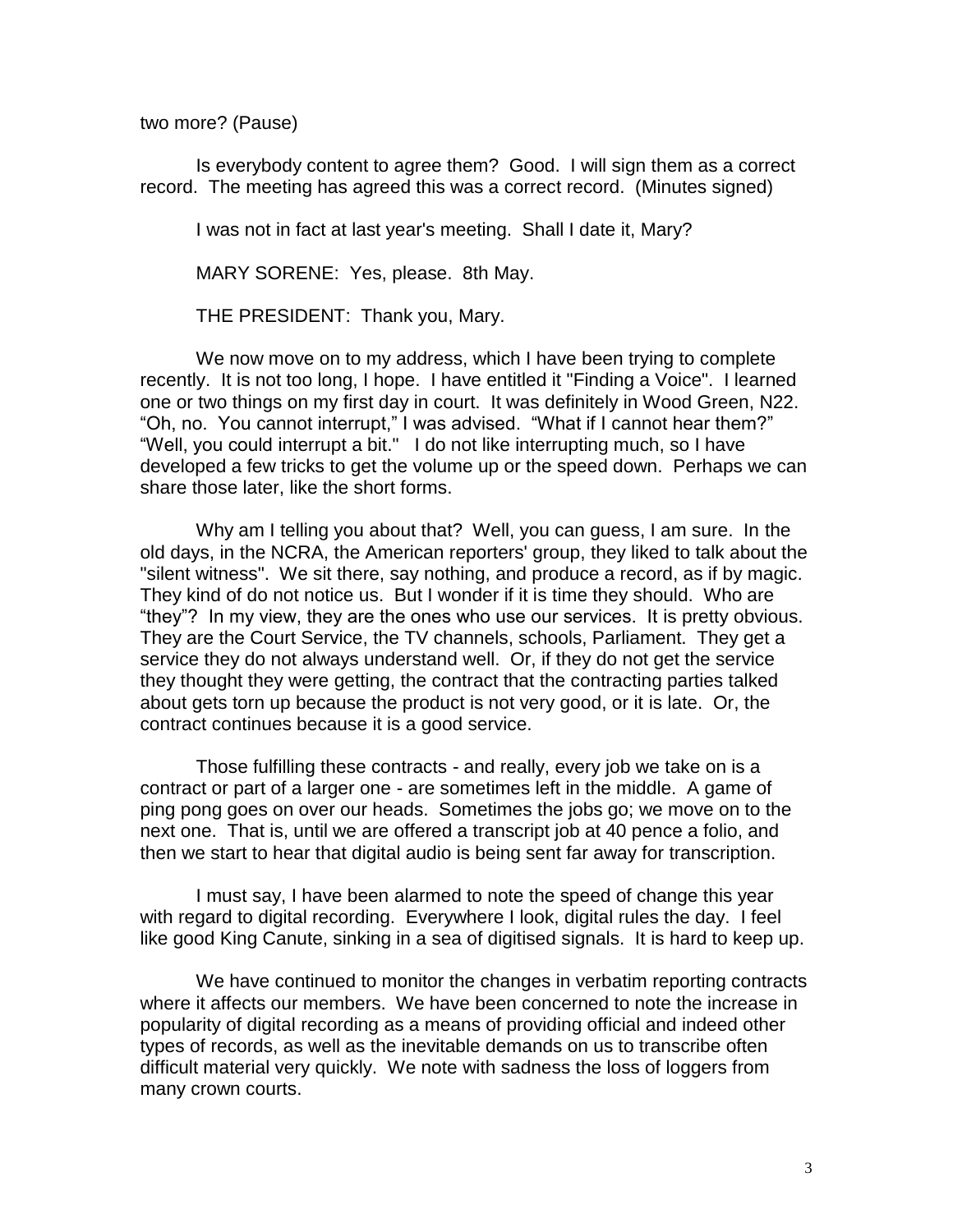We could think about responding to this using our website. I hope we can agree some explanatory content to put on the website which points out the dangers of relying on unmonitored, or indeed any form of digital recording on its own, in the hope of obtaining an accurate record, as well as the dangers of outsourcing transcription to the inexperienced and, dare I say it, the inept.

There are some nice gaps in the market though, in the wake of the digital tide. I recently took over a job close to my home where a temp had taken a week to type up and organise a day's human resources hearing. They were very relieved to see me, I can tell you! This must also mean we are very costeffective, if I can do in two days, at most, what this lovely lady took five days to complete.

I believe we should be much more proactive in making sure our voice is heard clearly. We should collect information, even if it is hearsay. Sometimes that's the first way we hear about it. So, if you spot a news report or an online media report, please share it with us.

That brings me to the website, of which more later. We have designed into the website a news feature on the front page. We need breaking news. We should pay more attention to news about our work. I found a short website report about the loss of loggers from a court in the North of England. The senior judge was very unhappy about the retirement of the police officers, who I think had already retired once, who had turned their hands to keeping the court log. They would be very much missed, she said.

But this didn't involve the loss of a shorthand writer. The shorthand writer had already gone, many years before. It is indeed several years since I have worked in court. I may never go back, unless I am asked to cover a hearing as a one-off. But should we listen to that judge's disquiet? Should we make a fuss about it? Even if we make a fuss, who will listen to us? And will we ever have enough shorthand writers to cover all these jobs again?

This turn of events puts the spotlight on court clerks. They do not welcome the responsible job of switching on and off the day's recordings. They are covering long lists and probably more than one court. A trades union representing court clerks is on the record as supporting the loggers, but I do not think they have ever come out in support of shorthand writers who have lost their jobs, or who are already in danger of losing them. But the trades unions might support us. Maybe we need to find out a little more about the views of such people. We must find the decision makers.

The court contracts have been renewed in the past two years without further competition. The tape contracts have changed hands quite recently. Perfectly competent firms with perfectly competent shorthand writers and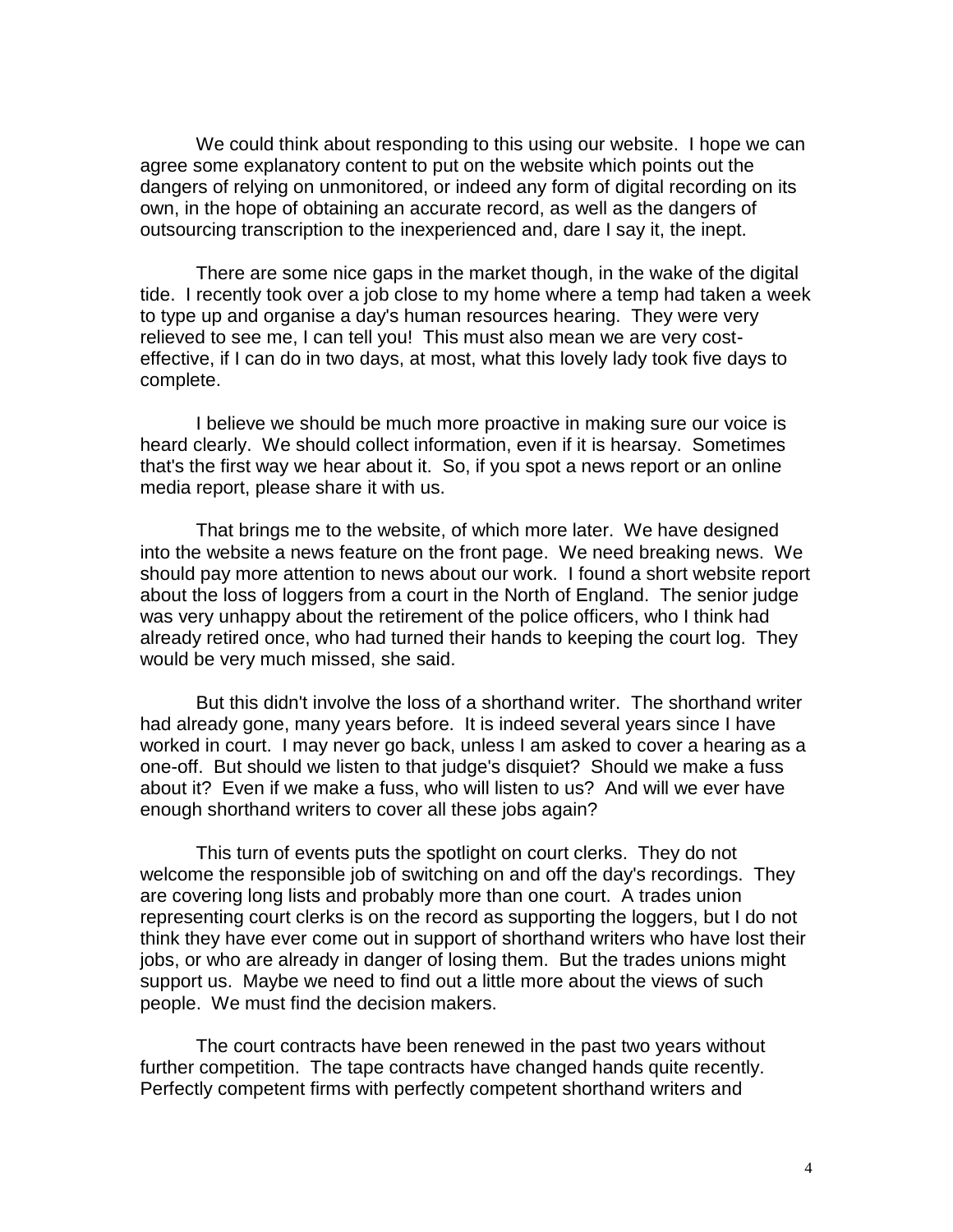transcribers do not get contracts because they leave out vital pieces of information that they were never asked to supply in the first place. I, of course, know nothing about that. I have never been a party to a contract; I just listen.

How do we voice our concerns in the tendering process? Are we stuck with it? I have been racking my brains. Any suggestions are welcome. I wonder if we should provide some guidance for contractors? My guess is that some of the tendering firms need reminders to use shorthand writers and give them the space to do their work, far more so than the companies demanding the services.

Perhaps we should look for funding for high-level, round-table discussions with a consequent report under Chatham House rules. We could invite barristers, solicitors, the judiciary, the law reporters, TV captioning companies, representatives of the deaf community, and hopefully thereby gain some focused publicity. Meetings like that would examine existing and future provision of records in official and in community settings. I am certain that we are underrepresented in these arguments. Indeed, I do not believe that those demanding the provision of these services, including Government departments, have enough contact with the suppliers of the skills needed to provide them.

I was wondering whether to ask my MP in Hammersmith, who is a barrister, to table some questions in the Commons for reply by the Ministry of Justice. The timing is bad, as we do not seem to have a government as I speak! There will hardly be any days this year to ask any questions. We may have a second election, but we can try next year perhaps. Perhaps I will ask my MP if he knows a peer who could ask probing questions for us.

There's one comment I also want to make about contracts, which, of course, I know nothing about, as I said earlier. I can do without the excitement. There seems to be a lack of focus, guidance and forward planning on the part of the people who would like to use our services. I find that hard to deal with, and it can be upsetting. The effect is unfortunate because it can mean that we do not plan ahead.

How do we know what's going to happen in the future? How do we know what to study? How do we know where to move to? How do we know who to employ? It is difficult to make business plans or invest in the training of shorthand writers in a contract culture, and now we are in a recession.

I also sometimes wonder why I do not hear much complaint from the Bar or solicitors about loss of records, loss of digital records, poor-quality transcripts from digital. I remember reading a couple of years ago about complaints from Scotland and the strange rendition of Scottish accents. I do not understand why what goes on in Scottish courts cannot be recorded and transcribed in Scotland.

Our profession faces so much change. I can think of many problems we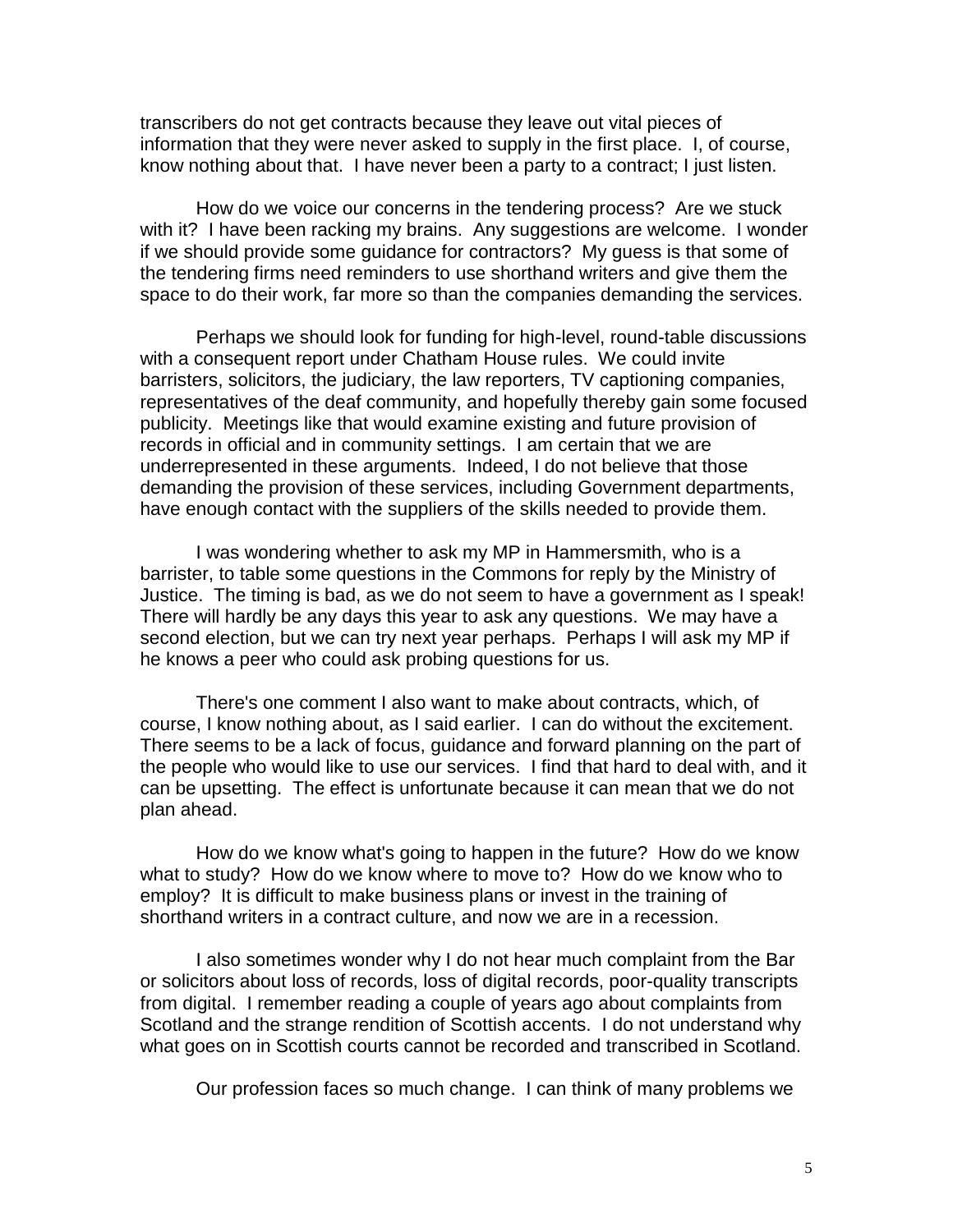need to overcome. First, the belief has set in that hearings can be transcribed quickly and accurately from a recording sometimes made on the other side of the planet! Secondly, our customers need to be reminded of the advantage of using an independent and professional service.

Thirdly, part of that explanation must include the notion that very fast turnaround times may not always be possible at a price that equates with, for example, DAT transcripts. Some organisations, some customers, may regard these products as "good enough".

What can we offer that is better or different? How do we explain that difference? How valuable is accuracy over speed of delivery? Can we separate the two and give an honest answer to questions about cost?

We can allow time and resources for reporter training and to keep our skills all nice and polished. I wrote a somewhat light-hearted piece about CPD, continuing professional development. I was only kidding; it is a serious matter. At the moment, we do not have the resources as an institute to monitor the standards of those working in the profession who qualified some time ago. We can all keep up with developments if we try, and indeed we do.

The best encouragement we can provide now is to use the new website as a resource tool for you to use with the links and contacts and information. We cannot do much more than that at present, apart from occasional seminars, including those presented during the 2009 and this AGM. Our efforts pale into insignificance against the NCRA's efforts twice a year.

However, I wondered if we could set up a mentoring scheme for those who would like help with specific professional matters? If anyone would like to help develop this idea with us, please get in touch.

One apparently powerful argument against us in favour of digital recordings is its relative cost-effectiveness, so the Council is always interested to learn of defects in digital recordings of court cases - particularly in the criminal sphere where defects may lead to appeals and retrials, which inevitably impact upon the public purse.

I am now going to shift gear slightly back towards the Council. We have a new Council member this year, Susan Humphries, who practises mainly in the North of England. Many of you know her well. We have also welcomed Helen Edwards and recently Karen Young as Council members this year, and we have Ann, and we also have Sheryll, who has joined us from the beginning of the year. Ann is a long-standing member of the Council, like me.

However, we started the year rather thin on the ground. We have managed to kind of jog along and we have managed to be quorate for most of the meetings, and we have tidied up after an inquorate meeting, but we have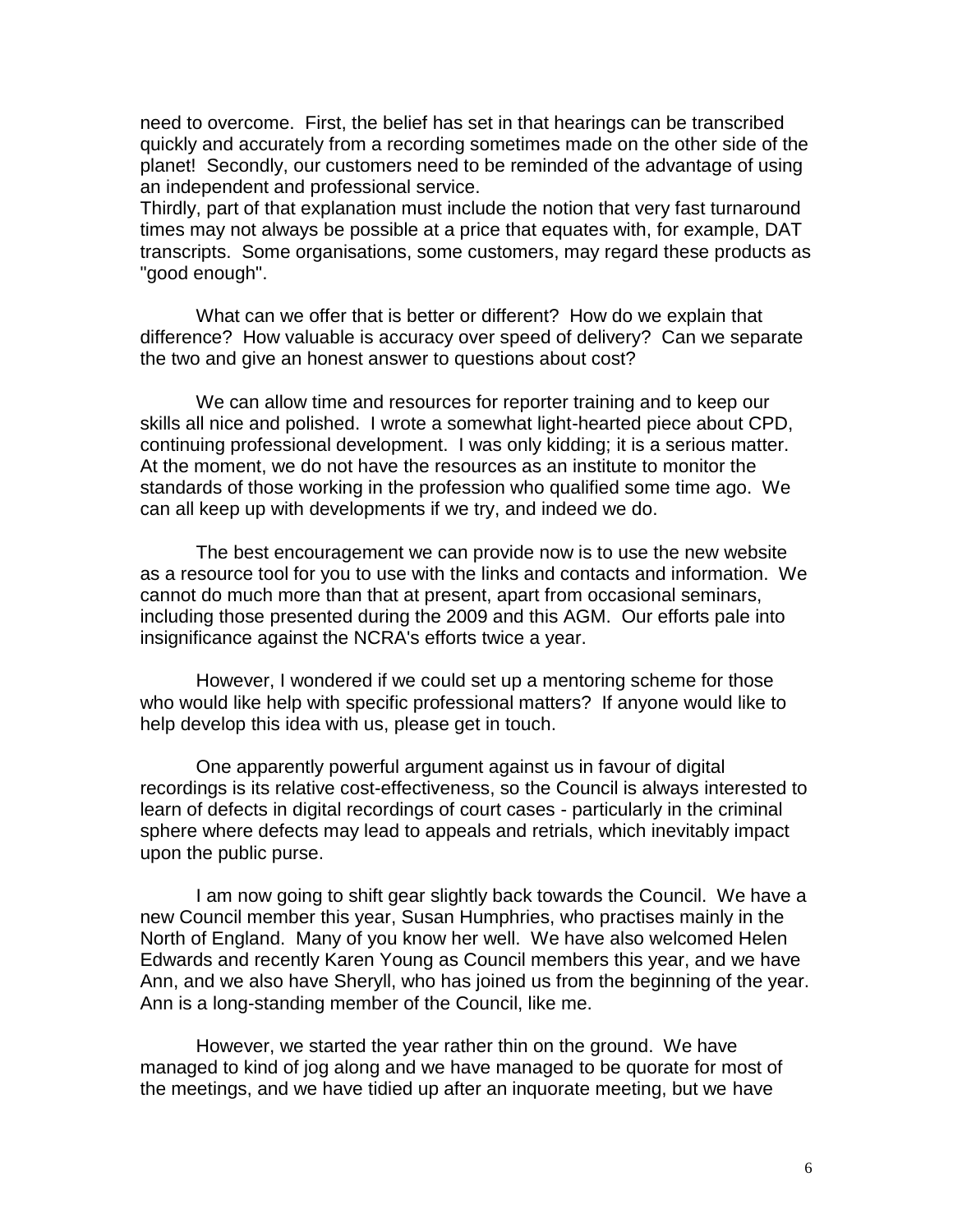## got here.

We have had to think about amending the Mem and Arts, the Memorandum and Articles of Association. We are hoping to reduce the Council from 15 to 12. We will be voting on that in a minute. When we had, I think, 450 members, a Council of 15 was reasonable. Now it is really pointless. We have retained the AGM quorum at 15. Betty felt happier with a larger number and, as she said, "After all, why bother to turn out if you only need a few members to make up a quorum?"

The new Companies Act 2006 has helped us out in respect to meetings where we probably this year would not have had a quorum. Now we are a bit safer as we can meet virtually. So, we can have four Council members on four continents, although that might be a bit odd. We could decide where the meeting was taking place, say in London, and we could note that three of us were linked up by Skype and the fourth was at the end of a mobile phone. This is all now perfectly lawful. As long as we all listen carefully to each other, this should work a treat.

I think it is Article 9 in the proposed amendments. We discussed it at our last meeting. One or two of us weren't happy about the wording. In fact the wording is lifted verbatim from the Companies Act guidance. It is not very good, and it is not very grammatical, but if we pass it we might be able to make it more grammatical before next year. We would like the opportunity to use it during the year because it is very difficult to keep going with relatively few members on the Council.

Now, to carry on the theme of linking up, for the first time ever, as far as we can tell, we have moved our AGM out of London this year to Birmingham, as you know. We have continued our theme of a social gathering with the usual formal business and discussion. We hope you have enjoyed Andrew's talk and the exercises this morning. We had the benefit of his training last year. Andrew lives, I believe, in the same community as Sheryll, and she suggested him to us.

We do not have the resources to expand the event today beyond one day. Nevertheless, we hope our AGM is enjoyable and useful. Apart from anything else, we do not meet up very often. Apparently I have Skype on this new computer, so I might start to use it to see the people I am chatting to, and to take part in Council meetings.

We have revised our Qualified Realtime Reporter examination, after a lapse of 13 years, to acknowledge realtime skills. This examination is available to all realtime writers, whether or not they are members of BIVR.

We are continuing links with AVSTTR as they strive to define the qualification standards for STTRs. Our QRR examination was reprised partly to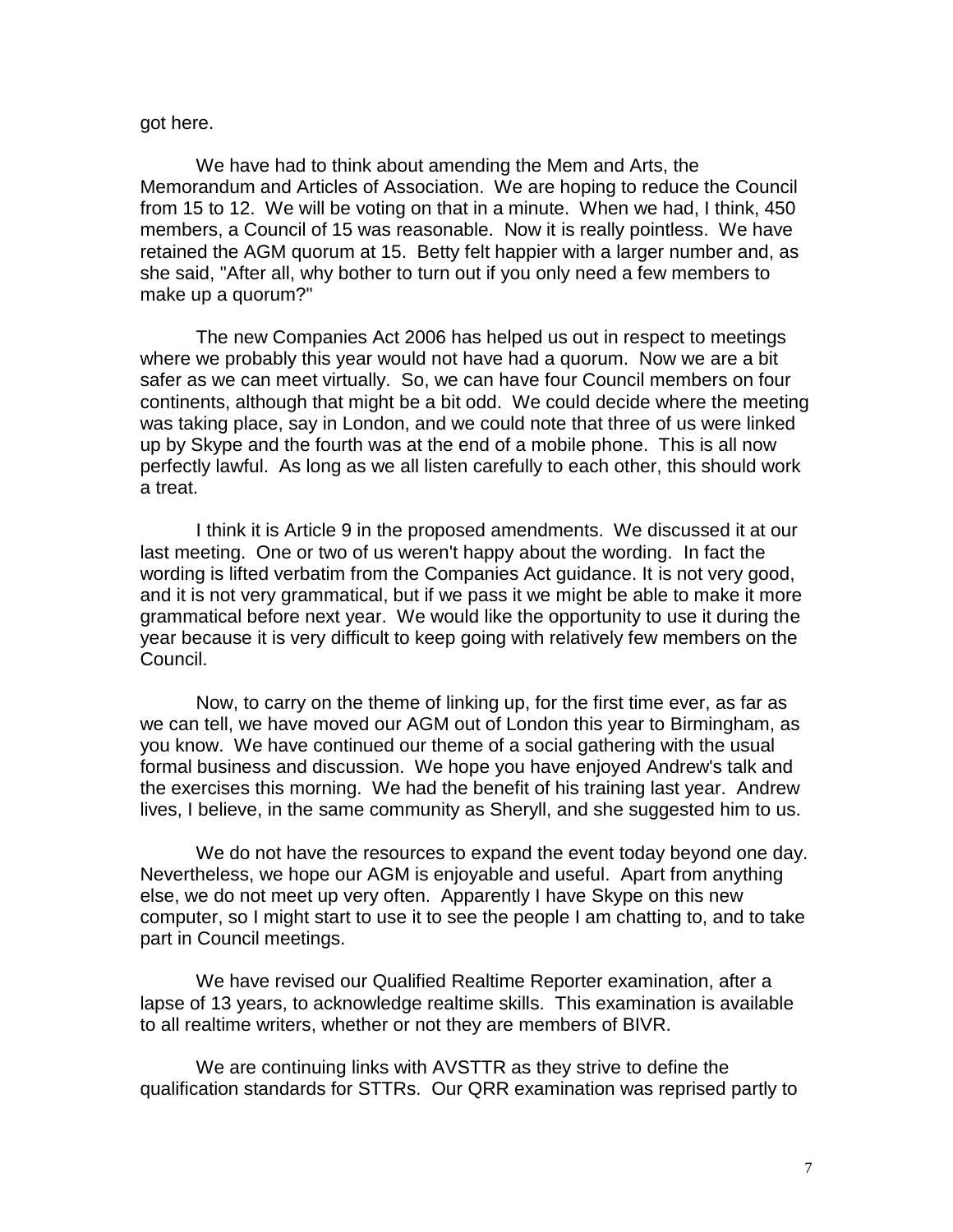help those working with deaf people. A pass at 98% accuracy is one of AVSTTR's requirements. This is to ensure consistent standards for STTRs while the Signature exams are being sorted out. Both Jean and Georgina are here today, and Jean has agreed to take our minutes. If you have questions about Signature or STTRs, please do ask them later.

The Council did decide early last year that the QRR exam would be open to all. We decided to charge a higher entrance fee to those who are not members of BIVR or AVSTTR. We are seeing a steady flow of candidates. The exam lasts five minutes with speeds varying from 150 to 180, and back down to 150. Five minutes sounds easy. Believe you me, it is not. So far, nine writers have passed, some with very high marks.

Claire Hill, whom some of you may know, achieved 100% in the March 2010 exam. Mary duly marked 100% on Claire's certificate. I think there are others who have achieved 99 and 99.5%, but, as President, I decided to present Claire with a small medal to mark that achievement. Claire is not here today to collect her medal, but I am sure we can find a suitable occasion to hand it to her.

It is possible that we will increase the speeds of these exams to a sort of level 2 at 170 to 190, and down again. To pass the existing exam, we think writers need a baseline speed of 200. We can look at increasing the speeds if there is a demand.

BIVR is considering supporting and/or setting up, allied to the QRR exam, a kind of "moving into realtime" course for CAT writers who wish to become realtime qualified. I think we are going to look at that next year and work out whether we could do one or two days, or something more formal. Also, I think, we would like to offer short top-up or motivation courses for QRR exam candidates. As they say, watch this space.

As several BIVR directors are Fellows of the IPS, the Incorporated Phonographic Society, we can organise speed examinations. The most popular speeds are 160 and 180. We can make them as hard or easy as you wish ranging from literary material at 200 to a summing-up at 160. I think it is about time we described the material on the application form and the certificate, but it is always a work-in-progress with exams. Then you could pass a parliamentary passage at 220. I think someone in the audience today is aiming for 250 in an IPS medal exam! Our group have worked closely over the years and I hope we can continue to be the best of friends. Please contact Mary if you want more details of speed exams. The cost is very reasonable.

We continue to welcome applicants from former Association members. This year, Pam Crooknorth, Sandra Evans, Helen Davies and Kath Land have joined us. The door is always open. We ideally need just to see a certificate or practising card from the Association with your application.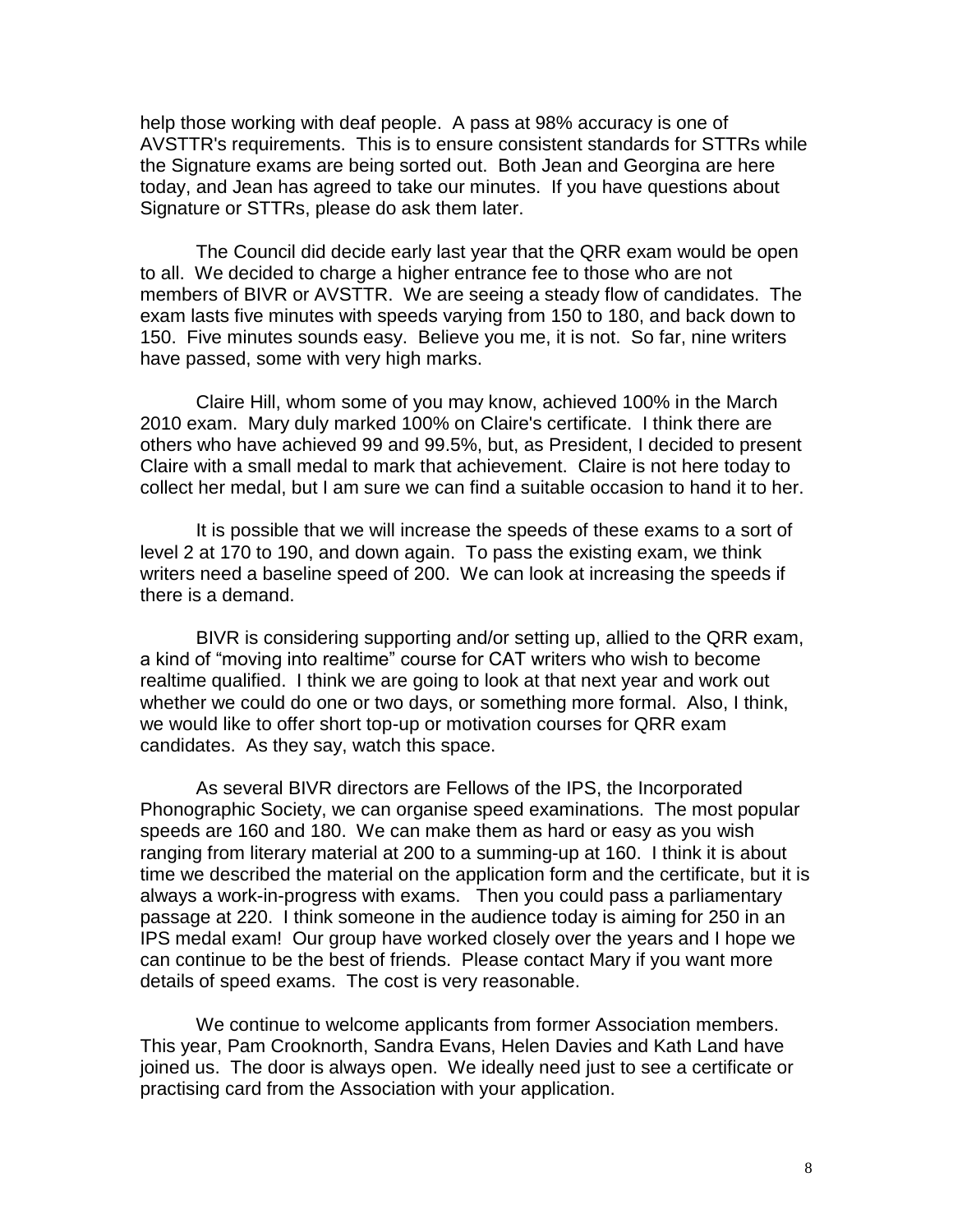Sadly, Ann Hill, whom many of you knew through her work in the Midlands, left us last September after a long and brave fight against ill-health. Many of you attended her humanist funeral, followed by what I have been told was a warm-hearted get-together of her closest people, especially her partner, and her many friends from court reporting.

I recall working with Ann some years ago at Croydon Magistrates, in a betting office application. I was for William Hill and Ann was for Ladbrokes. We had a very nice lunch! Ann is lovely. We worked together much later in Manchester and I remember her with much affection.

Looking to the future, we now welcome student members. We have two: one from the Midlands who is learning Palantype, and another young lady from Ireland who is training at Bray College. I am certain we must encourage new blood as we are an ageing profession. We have agreed as a Council to provide access to the BIVR website for student members.

Talking of the website, we have commissioned a new website from New Era Internet, a firm of web developers based in Croydon. The new site will provide resources for all our members. There will be information for members of the public and colleges. A lot of universities we have discovered have links in to our site. One of the reasons we launched the website a few years ago was to save money and time responding to general enquiries and student enquiries. This decision turned out to be very wise.

The FAQs that we wrote then, and indeed almost all of the material on the site you can access now, will be included in the new site. It is taken longer than I thought it would to decide on the opening pages and the drop-down boxes. We're nearly there. I have signed off the front page and the overall design and it is now being coded. I have five page banners in the computer here which I can show you later. It is time for a decision about which one do you like.

The company MD was not keen on design by committee, but I think we're getting towards the end of the major work. I am hoping this will be uploaded in a later version and then we would welcome comments. So, we will let you know when we have a temporary address for the new website. If you want to review the website, just contact Mary, and let us know.

The reporter search section in the new website is being slightly differently divided. It will have location of reporter, type of work offered and a search by name. If you want to retain your name in the list or to add your name to the list, please, again, let Mary know. Then we will contact those listed now to ask them if they wish to continue on board, and if any details need changing. Brief descriptions of the type of work offered, such as speech to text or depositions, will be included in the website.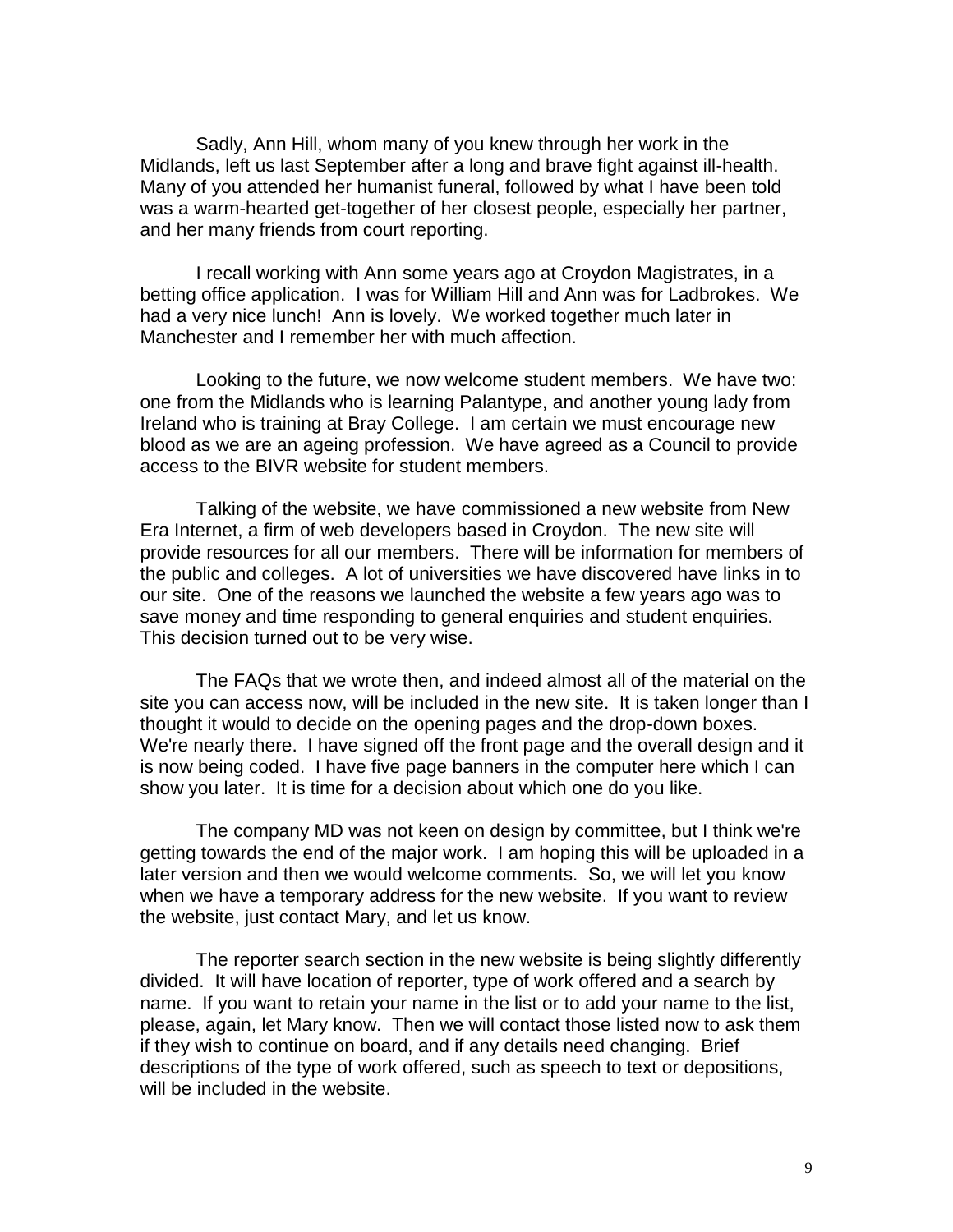BIVR has always been very keen on using the website to help individual reporters find work. This was supported by Robyn, who is here today and who worked to great effect on the existing site. The reporters' own section will be accessed by logging in.

All the menus on the public pages can be accessed from the reporters' pages, but not the other way round. So, you can flip back and forth if you want to get to the public page, if you are logged in, but nobody can see what you are doing. It is secret when you are in the reporter section.

The extra menus I have chosen are BIVR News, which will include newsletters and meetings, and Resources, where we can put links and resources. We are trying to make the site as useful as we can. The tough bit, which we are coming to, will be adding in the booking forms and the payment gateways.

One exciting idea was to have a BIVR history section. We do have an archive section on the existing site, but we did think it was pretty interesting, so we are going to pull it on to the public pages and we will have to decide about that pretty soon. Some of the descriptive content needs updating and amending a little bit. The members' area resources options will include the manual, which can be downloaded.

We are using up-to-the-minute techniques to optimise the website on the Internet to make it effective as a window for students and the public to see into the profession. They need to find us easily. We have modified access to the site to enable those seeking and offering work to use the site effectively, which I have explained a bit already.

We have reviewed our literature for prospective entrants to the profession. We have an old publication called the Record, which we are also going to put in the archive section of the site.

We are thinking of creating a separate Facebook page. NSRA is on Facebook. It is a useful social networking tool. We can control it, we hope, and shut out what we do not like. It can perhaps bring us to public notice. Do check out the NSRA American site and see what you think about it. It is likely at the same time that we will mothball our blog. It hasn't proved popular. We will probably archive it and concentrate on Facebook. Again, we haven't finally decided.

To close, I must give my special thanks to my fellow Council members for the way they have tirelessly turned up to meetings, including those held on Saturdays, and kept us on our toes. Thanks are due to Betty, Sheryll, Ann, Susan, Shelley and Helen, and now Karen. It was good to see Betty from time to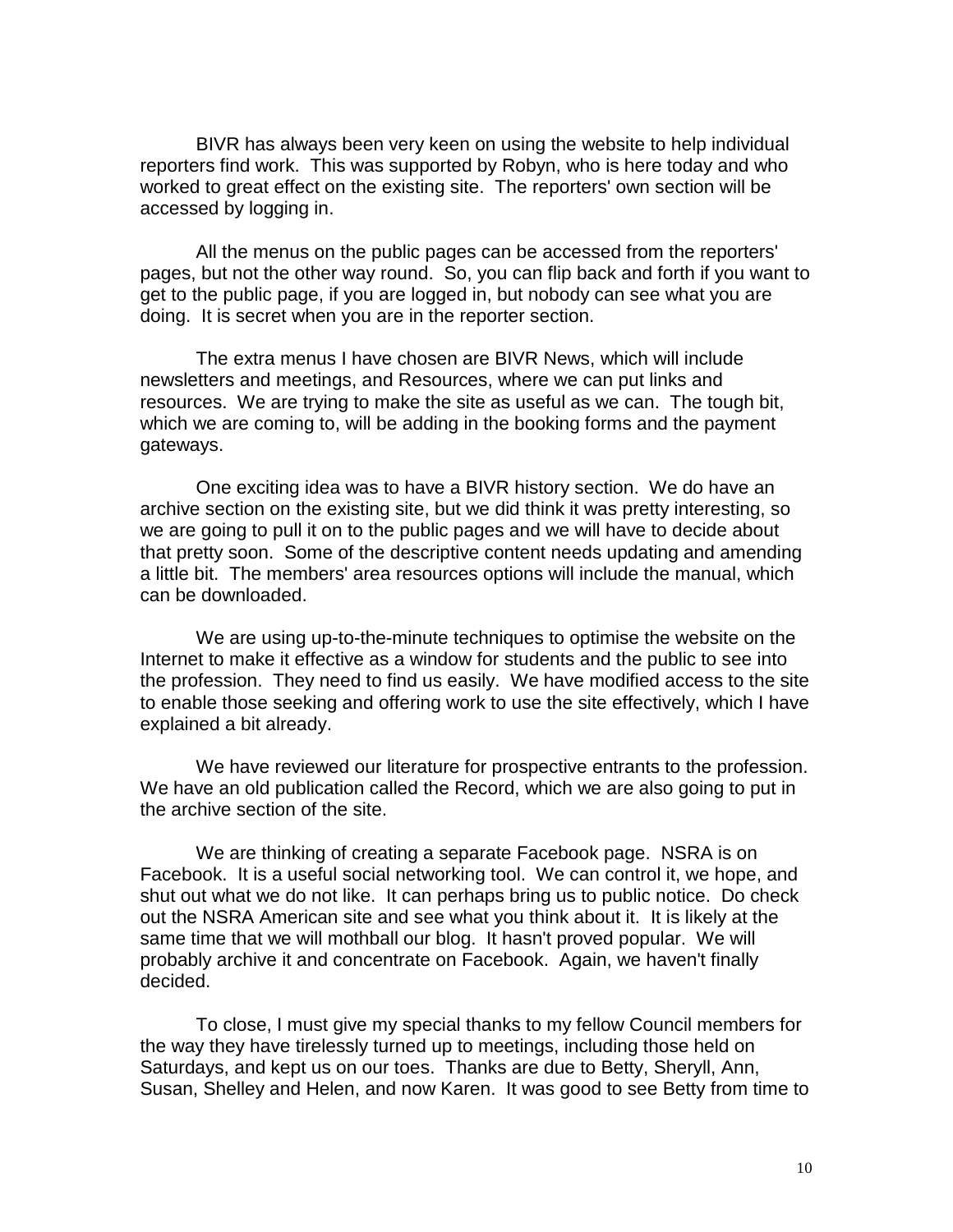time. She is away in France today. Sadly, her husband Len died during the year.

I am very grateful to our tireless secretary Mary, who is here today with Raymond, in charge of the camera. Mary has continued to work without complaint despite travelling to another continent to train official reporters! Her knowledge and expertise is important to our group. Without her expertise and efficiency, the Institute probably could not operate. She has been an invaluable help to me this year as it has been my first year as President.

I also thank Mr Kypri, our accountant, as well as Marlow Renton and Chris Huggins of New Era Internet, who have provided valuable assistance with our new website, quite apart from recoding it for us.

I hope you have enjoyed your day today. Thank you for listening. I hope it was not too long. Please pipe up with any questions and ideas.

MARY SORENE: Can I just have a pause in the proceedings? They can only leave the food out until three o'clock. Does anybody want to go and get anything?

THE PRESIDENT: We will take a break.

MARY SORENE: Under health and safety, they won't leave food out there any longer.

(Short pause)

MARY SORENE: Thanks everybody. It was any questions.

GEORGINA FORD: This might be an AOB actually, but I was thinking, in terms of materials for examinations, would it be an idea to have maybe a group between AVSTTR and BIVR to look at types of materials we could use that would be appropriate for court reporting and speech to text?

THE PRESIDENT: Yes. That's a very, very good idea. Absolutely. We will look at that in our first meeting, I am sure, and Sheryll can maybe come back to you with some ideas. Absolutely. Thank you for that. Any others?

PAUL BRINCAU: First of all, may I congratulate you on a very useful speech. Obviously a lot of thought was put into it. I have a lot of points, but I am not going to raise them all. One of the interesting ones was actually something which I nearly brought up in matters arising, but we never got to it because we went straight into your speech. It is about encouraging new blood.

I brought it up at the last meeting about some ways to perhaps encourage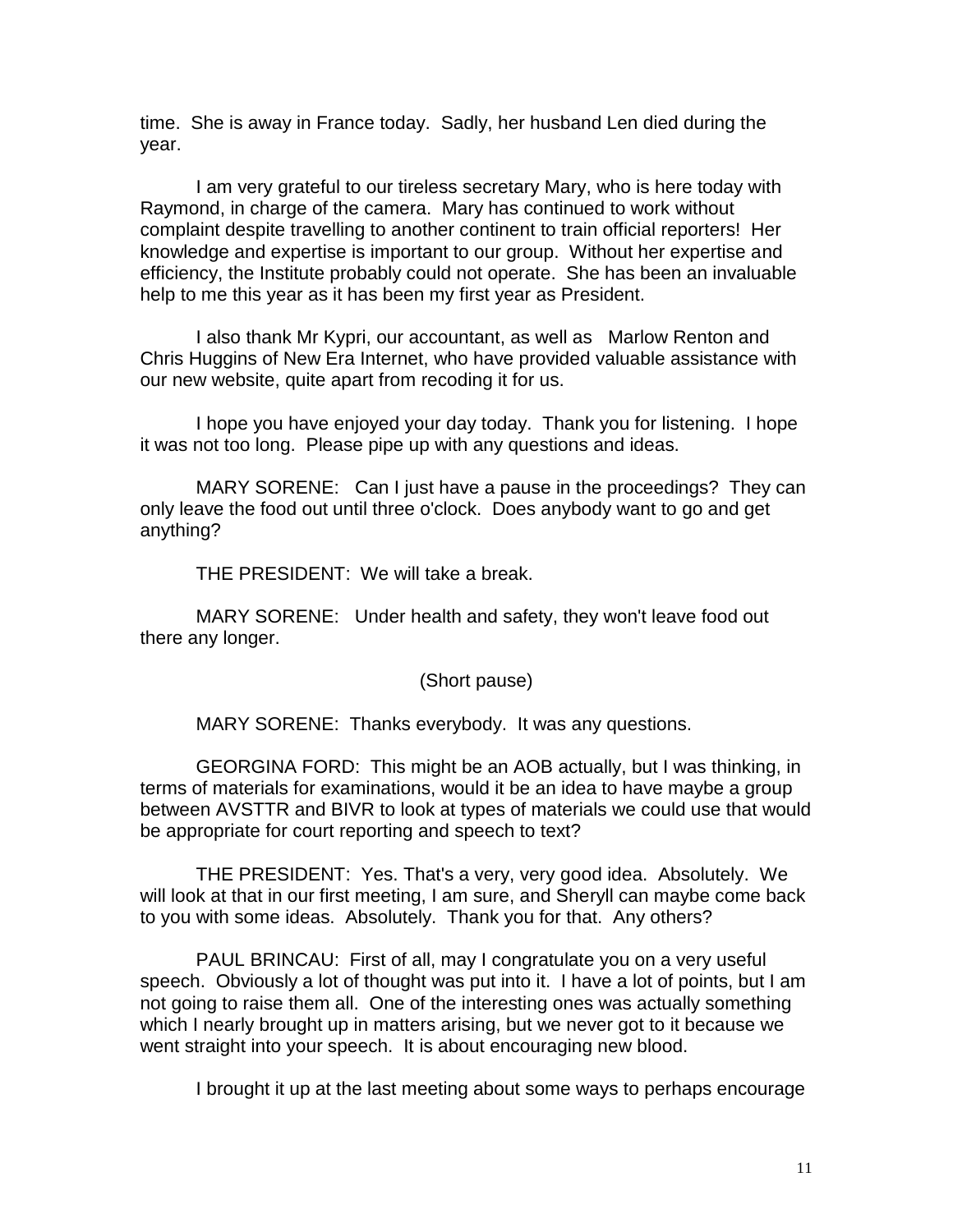new blood. I suggested last time writing to each individual member closer to the AGM, first of all, to get members to attend, and then see how we can encourage new writers, because I am sure a lot of the younger ones haven't even heard of the British Institute.

Somebody said earlier that there aren't many new trainees now being pushed through. I do not know whether that's correct or not, but, if there are trainees and firms training new blood to the profession, maybe we should make them aware of the Institute and what it can do for them.

Something else that I found slightly worrying is that, in the last three or four days, I spoke to a writer, and when I said to her or him, "Oh, aren't you coming to the meeting?" they said, "Well, I am only interested in being a member so I can get a certain type of work which I couldn't get unless I was a member of the Institute." And maybe we could have some more courses, or some more encouragement for people to be members of the Institute.

THE PRESIDENT: I agree, Paul. It is difficult to be systematic though, because people are spread around. They work away from London. They're on realtime jobs, write-outs. It is hard to contact them. Not every firm trains. Mary is doing training. There is the college in Bray. Merrill trains. Individuals train, like Georgina. It is very, very mixed. There's no one approach. We maybe need a variety of approaches or events. I think it is a case of going to people, because they are clearly not going to come to us.

So, with our relatively small resources, maybe we could come up with some ideas to go to the people. One thing I didn't mention is that I have been on a committee this year with RNID, which is looking at supply and demand of work to help deaf people, and they have been given by the Co-op I think it is £63,000 to run some roadshows. I think there are going to be four in England, one in Scotland and one in Wales, and we are trying to get on board with that. STT work is different and interesting and demanding, but it is a step in the right direction.

PAUL BRINCAU: That would be useful. You mentioned people and firms who are training new writers. Mary is one of them. I remember, when I was training - and I trained in the Air Force, so out of the civilian environment - but once we came to the end of our course, the first thing our instructor did was got us to sit the Institute exam. Can firms who are training new people do the same? And, if not, why do not they?

ROBYN NOTT: I can tell you why.

PAUL BRINCAU: Tell us. It's interesting to know.

ROBYN NOTT: The problem is that one of the firms that we all know, who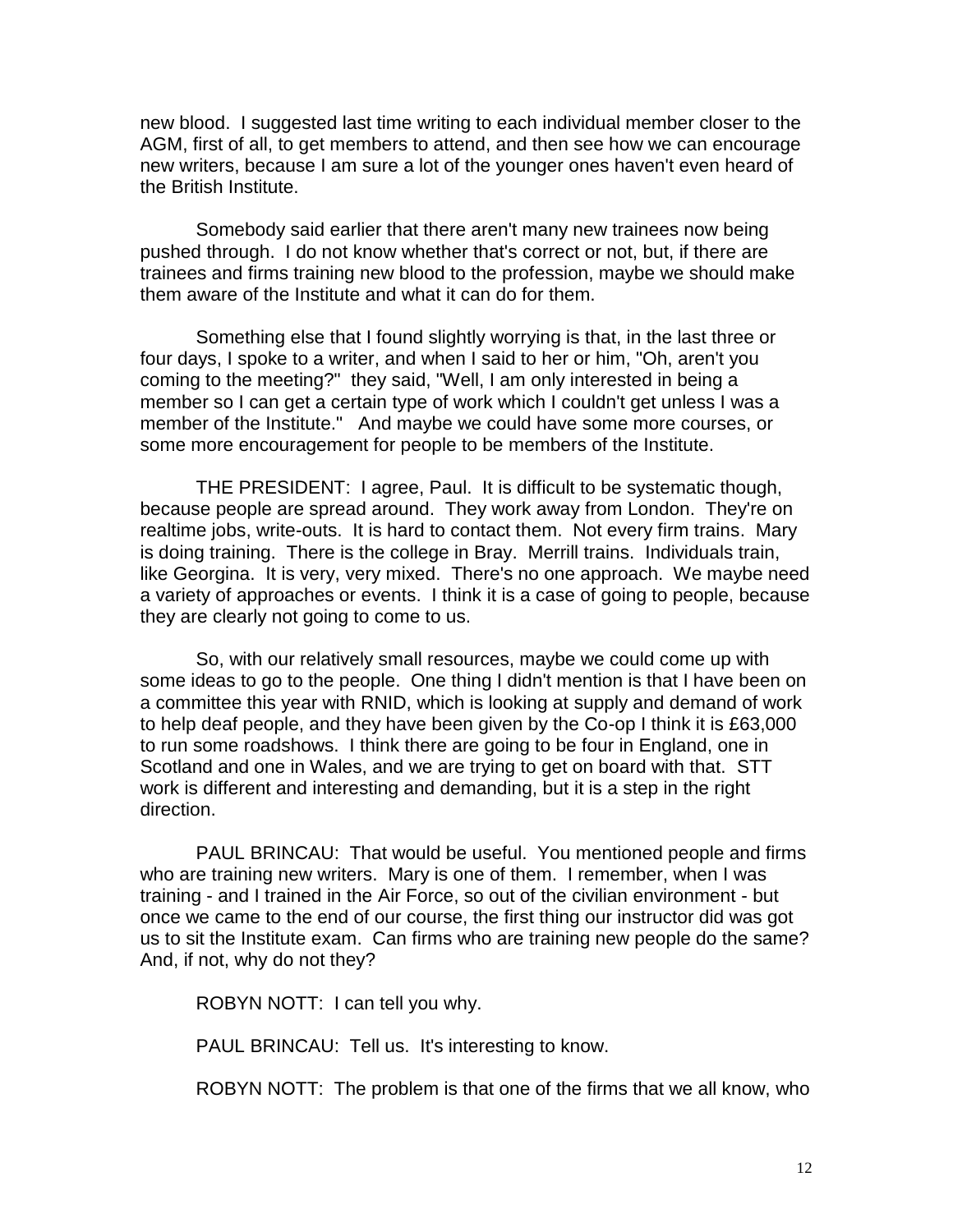train a lot of very good reporters, they would not want them to know about the Institute because we would tell them that they are being grossly underpaid and overworked, so they are not really fans of BIVR. As a firm, they wouldn't be interested in their trainees having any contact with us at all. They like to keep them in the dark.

THE PRESIDENT: If we are on the same page on that, I have seen transcript depositions signed out "LiveNote Accredited". They have their own accreditation. But what is LiveNote accreditation in a US court?

GEORGINA FORD: It is actually an official one in America. It is actually an official certification that they have.

THE PRESIDENT: Really?

GEORGINA FORD: I do not know if it is recognised by NCRA or not, because they have their own, but it is certainly something that...

ROBYN NOTT: There's no problem with the quality of their work - some of them are very good - but they are not interested in allying with us because we would say, "Well, you shouldn't be working doing a realtime job for that kind of money", and that kind of thing. It's obviously not what the firm want them to know.

PAUL BRINCAU: Is there any way that we can get the information to them apart from through their firms? You know, like in a newspaper, have an article somewhere, or put it on the Internet.

THE PRESIDENT: Why not?

ANN LLOYD: We need to emphasise that BIVR has almost like a quality mark to it, so that it becomes recognised further afield, so to speak.

PAUL BRINCAU: Which we did at one point.

THE PRESIDENT: I think it is a long uphill struggle. That's a very good idea though, to publish something like that; plus we have the website. It's just we have to be careful with the resources we have. We cannot just have a scattergun approach. It's like in the election that's just gone by, you need to know who your supporters are and knock them up. I do not mean physically! I mean, "You ought to vote!"

ROBYN NOTT: Sometimes it is the firms who are not our supporters. That's the problem.

PAUL BRINCAU: Yes. I remember from my time working for a particular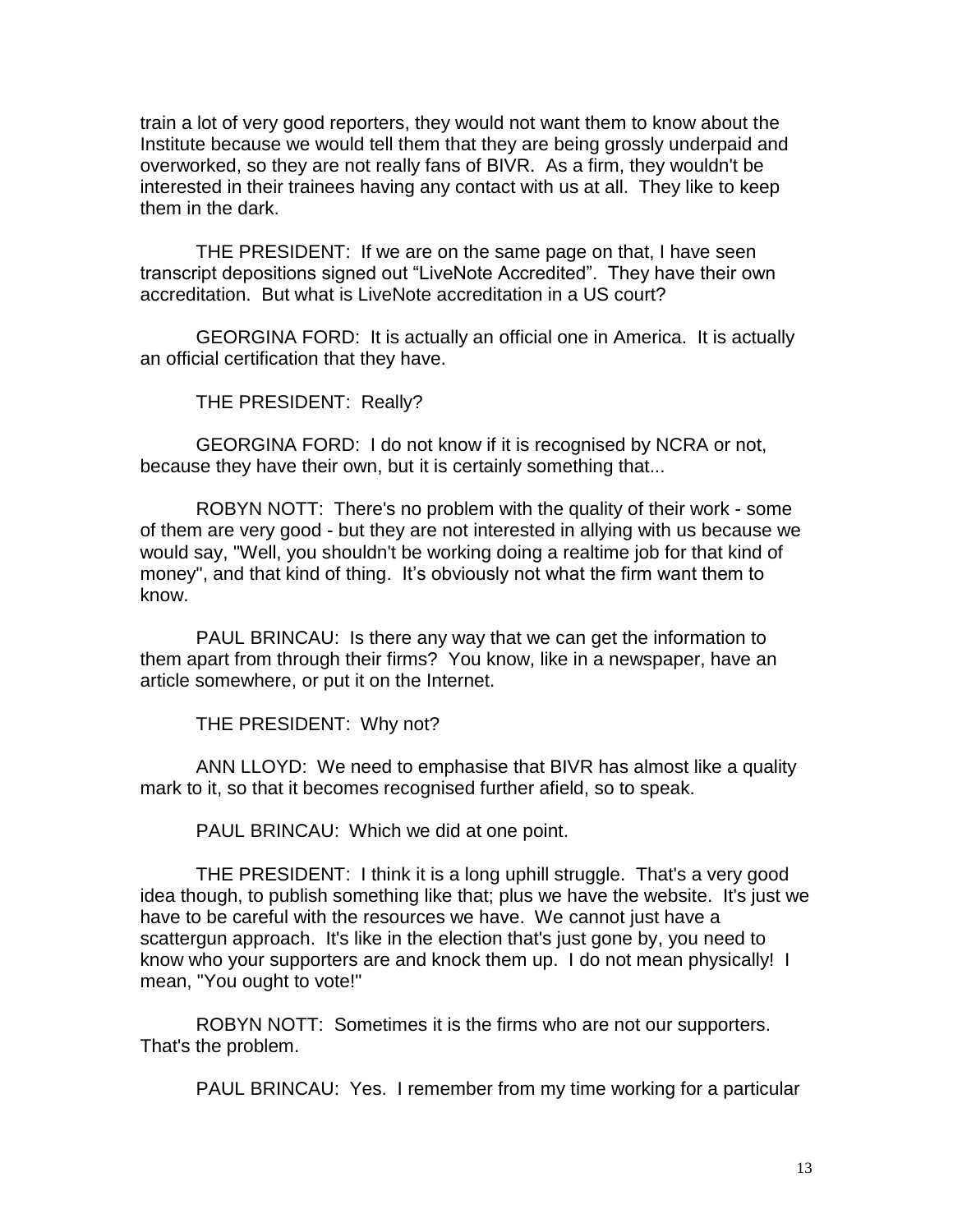firm. I think I mentioned this once at one of the AGMs, which was on the same subject. They never encouraged their writers to join the Institute.

ROBYN NOTT: No.

THE PRESIDENT: I think we will probably brainstorm that and start to do specific things, to see what reaction we get. Sheryll?

SHERYLL HOLLEY: One of the thoughts that I had was actually pitching, and getting a small group of people - pen writers, Stenographers, Palantypists to do almost like a roadshow around colleges. They could go in under the careers section and just do a small presentation of what we do.

PAUL BRINCAU: Absolutely brilliant.

SHERYLL HOLLEY: To actually demonstrate it in a presentation, and to hook people in to the interest, and say, "You can make a living out of this. This provides X, a good wage", so that you get people interested and you get the actual career advert out there.

PAUL BRINCAU: And roadshows do work. I do some work for other firms and for the Rugby Football Union. That's how they promote themselves, by having roadshows, and the success they get is fantastic. And it is all linked to Madam President's speech. That's why I said, because you mentioned earlier that there were enquiries from universities. Now, we all get enquiries. You know, when we do our job, we get approached saying, "How long does it take you to learn this?"

ANN LLOYD: We need to get the information out.

PAUL BRINCAU: People are interested in it. And really, we need to catch them at the university stage, because the people who ask me are people who are on full-time employment. I say to them, "It's going to take you two years. I got paid while learning because I was in the air force, but to do it yourself you have to take two years out."

So, if we catch them at the stage where they are still at university or they are still at school, through roadshows, that's the only way we can do it. Somebody said to me, "Have you ever thought of getting on the Council?" Actually, I do not know about the Council, but I would help with roadshows.

THE PRESIDENT: Okay. Right. I will make a note of that!

PAUL BRINCAU: If somebody can find universities who have enough people interested, I will quite happily join with other writers, and two or three of us can go out.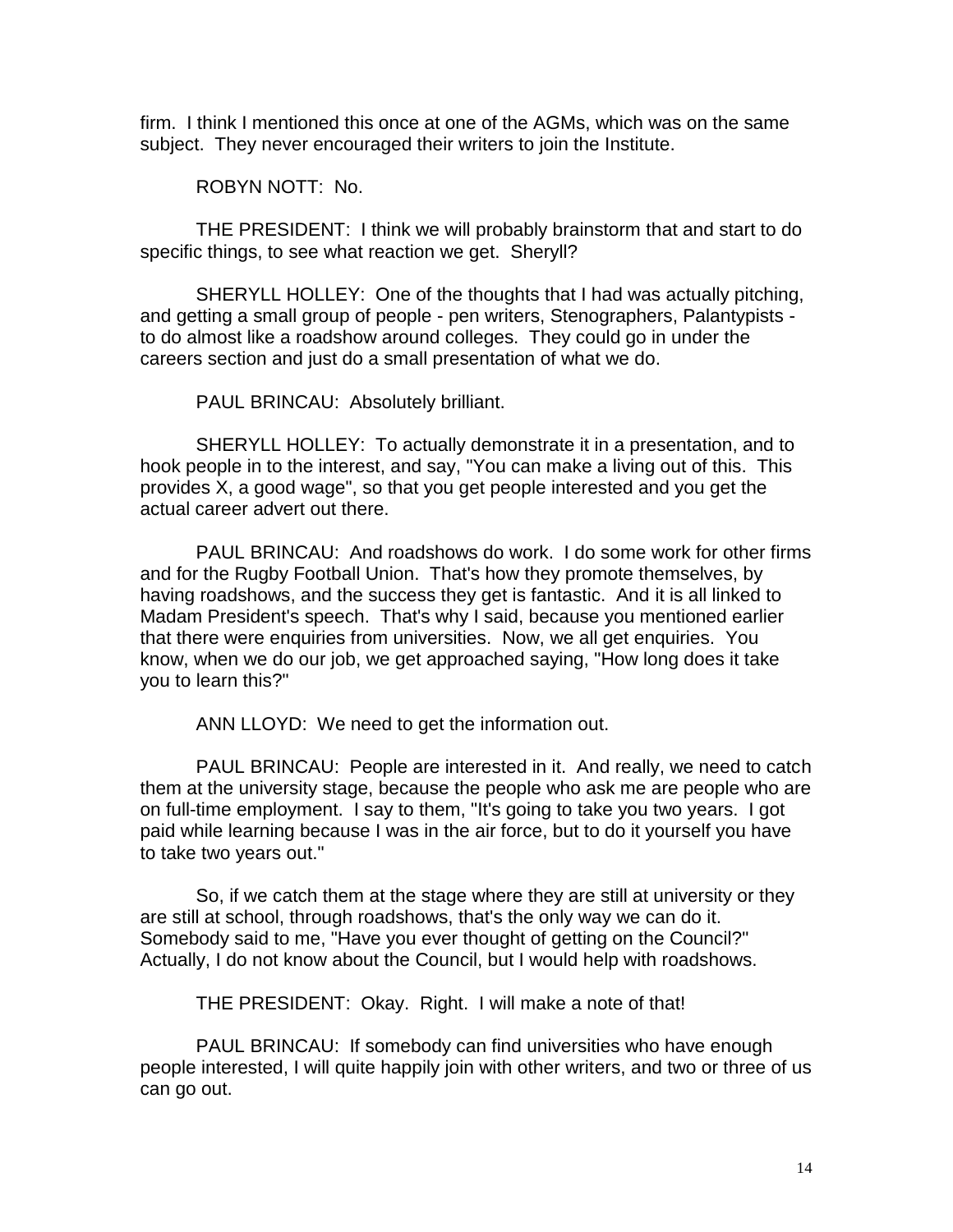THE PRESIDENT: Some universities already have links in. I think it is Liverpool and John Moores. Lots of universities link into the site.

PAUL BRINCAU: We need to liaise. Even if there's not enough from one university, if there are three universities in the area, or so many, we can perhaps amalgamate the enquiries and do it that way. I think it is so important to have membership, because that's what drives the Institute. And the more members you have, the more strong you become.

We can even go back to the days when we couldn't work in a court without a card. I remember – and we are not going all that far back - people used to ask me for my card. If I didn't have my card in a court, they would have to say, "Sorry..."

THE PRESIDENT: Thank you for that, Paul. We will be phoning you.

PAUL BRINCAU: Thank you very much.

THE PRESIDENT: Has anybody else anything before we move on?

JANE NORMAN: I think if you could identify where people can obtain training, if there was something on BIVR about where people can actually obtain training, you would start getting the interest of people who want to go into the profession. They need to know where they can access the training.

MARY SORENE: It is already on the website.

JANE NORMAN: Is it?

THE PRESIDENT: It probably needs reviewing. I have a friend whose daughter trained. They are from here and she trained in the States. People will travel to learn. There's also Stenograph University. There are computer-based programmes. We need to widen that to be more comprehensive, and maybe put, I do not know, a newsflash on the front of the website saying, "New course opening in six weeks", just to keep pushing it. But, yes. I agree with you, Jane. That would be brilliant. Thank you for that.

SHERYLL HOLLEY: Can I raise another point? It's more of a question. Can you go to university or train as pen writers now? Are they still training people as pen writers? When I did college, I was taught Teeline, but that's got limited speed, and it only gets up to about 100 words a minute or 120. But, as far as Pitman, can you still train in Pitman, do you know? Does anybody know?

THE PRESIDENT: We will look. We will find out. My instinct is Pitman, like Teeline - they like Pitman 2000.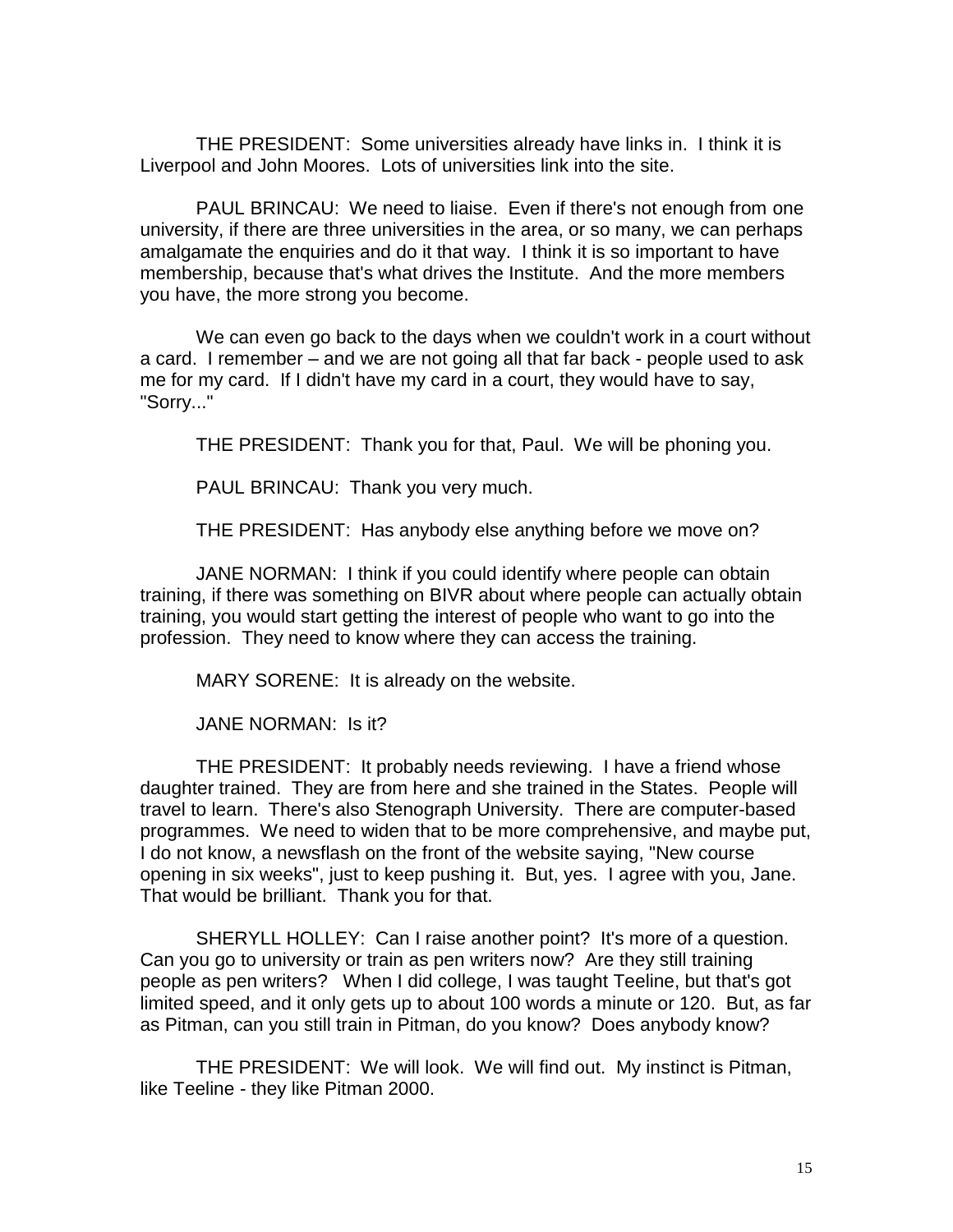PAUL BRINCAU: For secretarial-type work, not court work where you need the speed, because the machine obviously is more efficient now. I mean, pen shorthand is beautiful. I wish I could still do it, and produce transcripts at the same speed as the machine does, because I would still be doing Pitman shorthand, but for the efficiency point of view and quick transcripts. And to learn Pitman takes you the same time, if not longer than to learn the machine, because it is more complicated; it is more intricate.

THE PRESIDENT: Yes. It's possible there may be people out there who have high-ish Pitman speeds who maybe are unemployed. A course could be devised for them. It's a case of finding them, proving the demand, and proving virtually that they would get work. But it is something we can look at.

SHERYLL HOLLEY: Just thinking of an advantage, I learned to type on a QWERTY keyboard when I was in school. If I was taught Pitman from school age, it is something you would always use because you are always taking notes, so you would always use it. People say, "Speech to text is going to be null and void because voice is going to come in." Well...

MARY SORENE: Not true!

SHERYLL HOLLEY: I would have thought the same argument would be used for pen shorthand, but actually it can still be used, and it is very valuable.

PAUL BRINCAU: Oh, yes. There are places where the machine doesn't fit, and you could be walking round on the scene of a crime and you need a pen and paper - which, as you know, I had to do.

SHERYLL HOLLEY: Yes.

THE PRESIDENT: Thank you, Paul. Can we move on, Mary?

PAUL BRINCAU: Mary, Madam Chair. Just one more point, sorry! It's about the digital recording, which you mentioned, because that's very important. That's actually what's eating into our work and basically setting us back to the old days of the tape recorder.

How efficient is it, I mean, when you think about documents that we use in producing transcripts? And even then sometimes, especially I know people who have done a certain type of work, like medical work. You know, when you work for the GMC, for example, or for committees or regulatory committees, it is very complicated, and sometimes we find it difficult, even with documents. And yet we're talking now about digital, and stuff being sent to New Zealand to people who - with no disrespect, you know - they've got an accent to cope with, apart from the fact that they have no documents and no knowledge of the work they're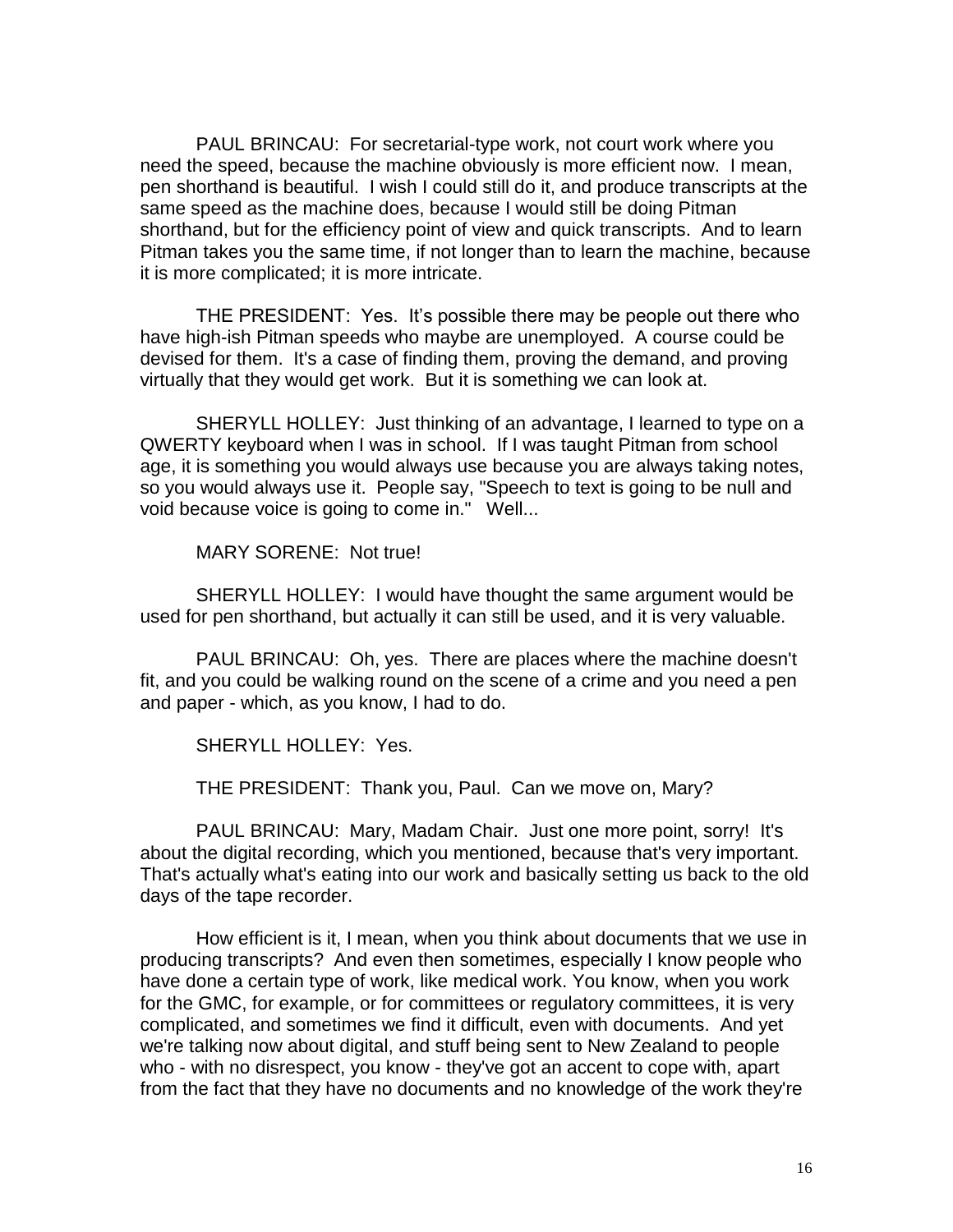doing.

THE PRESIDENT: Yes. There are several things, quickly. One is that the user of that service may have been misled by having a story spun to them about "how efficient our transcribers are". We all know how hard it is. You would need to be very skilled to do that kind of work, and they're not paid much, I'm sure.

PAUL BRINCAU: No.

THE PRESIDENT: And then I have heard several things about regulatory contracts where work is being produced that's kind of upsetting the person who commissioned it, if you like. But maybe they do not know what to do. Maybe they are under terrible financial pressure. Maybe they do not know where to go. I just do not know.

PAUL BRINCAU: The Institute!

THE PRESIDENT: They have to choose.

PAUL BRINCAU: That's what we are there for.

THE PRESIDENT: If we say, "Please use somebody very expensive", they are not going to listen.

ANN LLOYD: We need to put to them why it is important to use somebody qualified.

PAUL BRINCAU: It's money. We were talking earlier about putting our names on the list. May I just say that, in the last four weeks, I have had four people contacting me to do jobs for them. In fact I couldn't do four of them, but two of them I made an effort to do, because I thought otherwise people might think, "Why are we contacting these people if we cannot get them to do the work?" So, I went and worked weekends to get the transcripts out, but I thought at least it kept a couple of people who enquired happy, so people know where to look.

ANN LLOYD: That's the importance of the website, because more and more people are using that as a tool to find us.

PAUL BRINCAU: Yes. It seems as if it is being used a little bit more. Thank you.

THE PRESIDENT: Good. Thank you. I think we do need to move on now to Mary.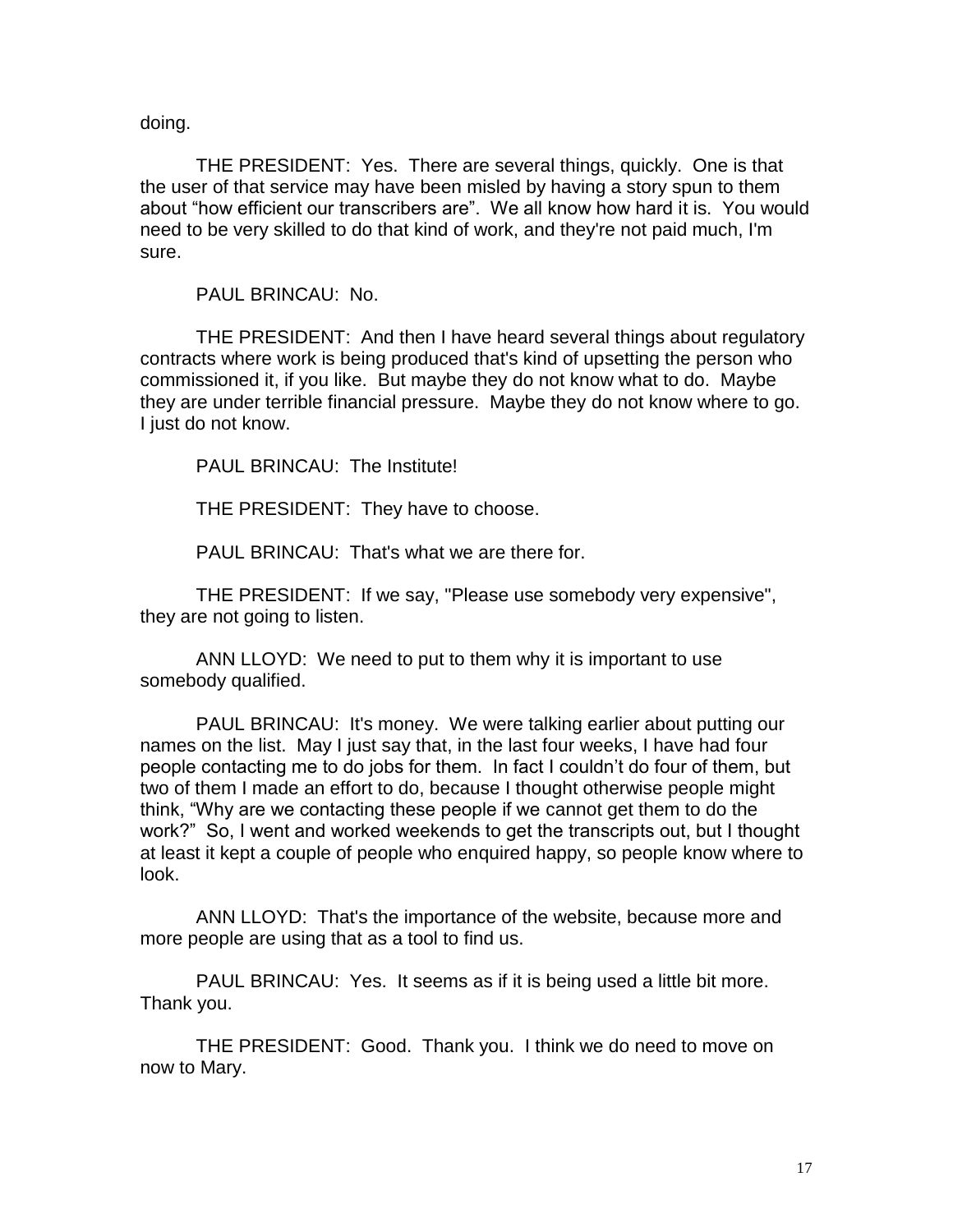MARY SORENE: The Treasurer's Report. We have some copies of the Report and Accounts, if anybody doesn't have a copy with them or wants to have another look. (Copies circulated) This was sent out earlier, but, if anybody has any questions on it, if I can answer them, I will. Otherwise I need you to adopt and agree them. Are there any questions on the accounts that I can answer?

THE PRESIDENT: We included on the back sheet the detailed profit and loss account. We were asked by a member to provide it. We do not normally, but we have, so you can see what we are spending.

MARY SORENE: Mr Kypri tells me, historically, this doesn't usually go out to the membership. It is a matter of choice whether we do give it out, but it definitely doesn't go to Companies House because we no longer have full accounts. Being a small company, we do not have to send full audited accounts. He obviously sends them over, and this particular page at the back doesn't go to Companies House, so that's why it was never included from him.

I did have a query from somebody asking why we use the word "turnover". It is a business term, because we are effectively a business, and it is just an accounting term that is used.

Are there any other questions? Otherwise we could sign them off. No? I am not encouraging questions! Okay? Can we have a show of hands. (Carried)

THE PRESIDENT: So the accounts are agreed.

We are moving on to the election to Council. Now, we have had three nominations for vacancies on the Council, and therefore no election is necessary. So, we welcome Helen Edwards, Susan Humphries and Karen Young to the Council. Karen is based in the south-east of England. She is not here today, unfortunately.

Moving on from elections to Council, we move to the election of President for the following year 2010-2011. Now, the Secretary, Mary, has some voting papers. We have also received several proxy votes, and Mary will explain, I think.

MARY SORENE: People who cannot be here today sent in their proxy votes. They have to have come to me by Thursday for me to issue them to anybody, but they have all got my name on them and I've got six votes, as well as my own. So, if you see several hands going up, that's why.

Here are the voting slips for the President. Do you want to say who they are?

THE PRESIDENT: Yes. The presidential nominees or candidates this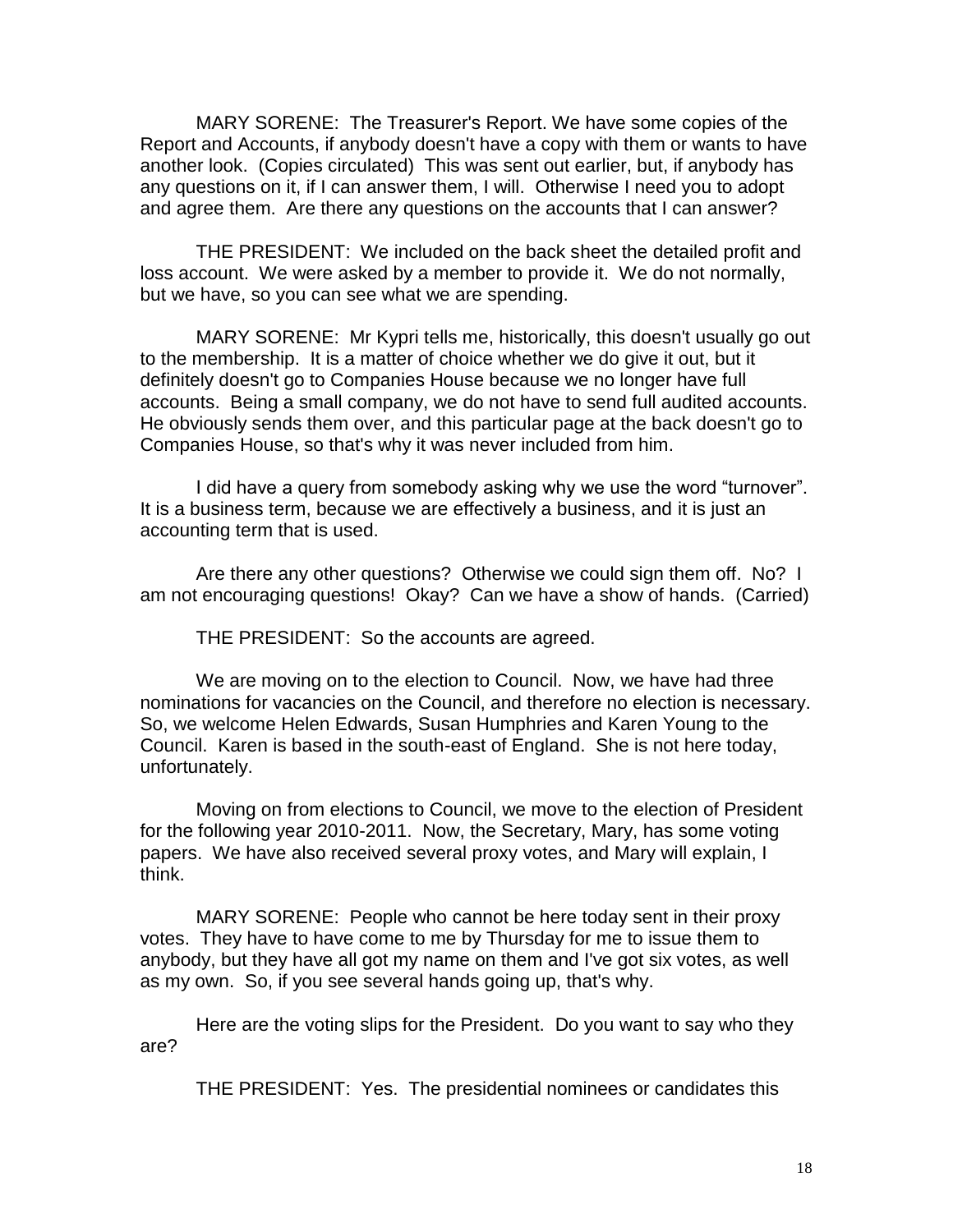year are Sheryll Holley here and Ann Lloyd. A note here says that only full members may vote.

MARY SORENE: I think only full members are here. One student member who was coming hasn't arrived, so it is not a problem.

THE PRESIDENT: Please vote for one, not two! May we have tellers? Do we need two tellers, Mary? Robyn is collecting the slips. (Votes were cast, collected and counted)

THE PRESIDENT: We have had a number of votes for Sheryll to be president next year. However, the overwhelming majority of votes are for Ann. Therefore, I declare that Ann is our president for next year.

SHERYLL HOLLEY: Phew!

THE PRESIDENT: Now, this is the tough bit. Sorry, we have 12 special resolutions, so I think we need to hand out resolution papers. Do you have them already? If you would like a minute to just read through and decide if you want to vote yes or no. I was proposing to move through them from 1 to 12, and then, after a decent pause, ask for a show of hands, for first, and second against, so we can get some idea of whether they are passed. We have a paper here to show the amendments, which might give people an idea of what we are amending. (Copies circulated)

The first resolution concerns the putting up of the annual subscription. The rest relate to the Mem and Arts. I think it is straightforward. We would like the opportunity to raise a little more money from January 2011, as we have spent not a huge amount, but some, on the website, and we have increasing demands on our finances.

Both Mary and I have done exercises working out on an annual percentage and inflation basis what the current annual subscription would be based on 1997 figures and we were coming out with kind of £55, £60, £65 to £70, so we're still relatively competitive. So, there's not much I can say about that, except to ask are you in favour of putting up the subscription fee. It's either yea or nay. A show of hands, please. (Show of hands in favour)

PAUL BRINCAU: The figure proposed is £45?

MARY SORENE: I made a mistake in the e-mail I sent out to members.

PAUL BRINCAU: You could have put it up to £50 then!

THE PRESIDENT: Okay. Resolution 1 is passed.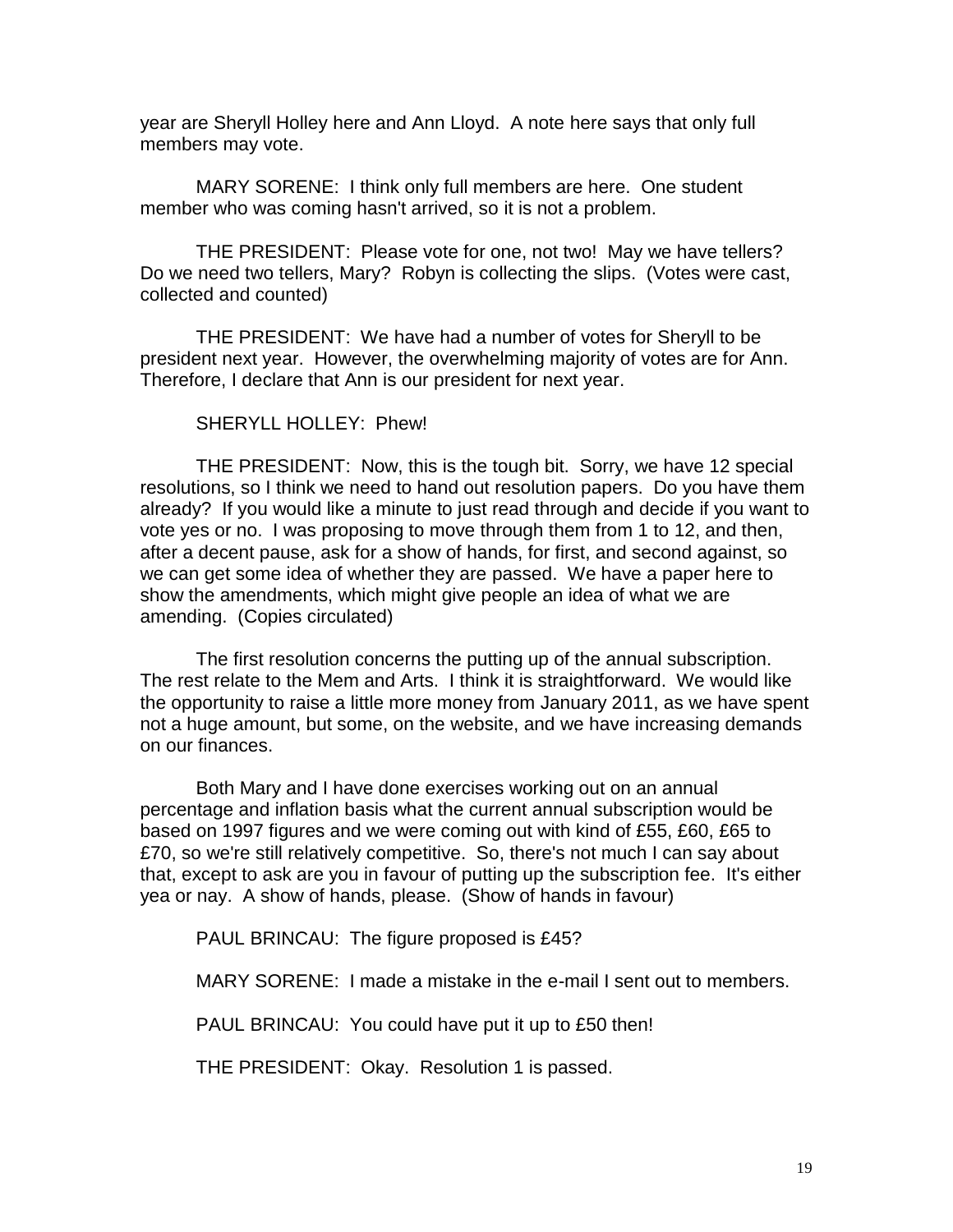MARY SORENE: I should just record that I had one proxy vote against, but the majority is for, so that is passed.

PAUL BRINCAU: Can I ask a question? Is that sufficient? You put it up by £5, but I thought, Madam President, you said that maybe...

THE PRESIDENT: We had several versions of this actually. We thought at first to have it just to £45, and then we thought 45 or 50 or 55, which we then thought was a bit silly to choose. I thought 50, and we have looked at different figures.

PAUL BRINCAU: But what would be sufficient to satisfy the needs of the Institute?

THE PRESIDENT: I think we need to do budgets and come back to you. We cannot just pluck a figure.

PAUL BRINCAU: But if you are going to take a motion to put up the sub?

JANE NORMAN: Why do not you raise it £5 a year?

MARY SORENE: That was mooted. I can say that it didn't find favour, because it was felt that, frankly, members would not pay their subs. You know, they would lapse, if we said, "Let's put it up £5 a year for the next three years," but the consensus came back we should just put it up £5 this year.

THE PRESIDENT: We do have a problem of lapsing members and members who pay very late. Our fear was that the figures for the membership would go down yet again and more people would not pay.

JILL MASON: Do it on a sliding scale, so if you pay on time it is 45, and if you pay late it is 50.

THE PRESIDENT: That's a very good idea.

MARY SORENE: We can bear that in mind, but it has to be agreed in time to give notice to go out to membership.

PAUL BRINCAU: I disagree with that, Madam Chairman. This isn't a lottery. We are an institute. We set rules, and if we want our subs to be 45, they're 45, whether you pay them on 1st January or 1st December. If we need money, and this institute needs money to function, with all due respect to my colleagues, £45 or £50 is probably what you pay in tax in the first two hours of the day. It's not a lot of money when you consider other professionals like doctors pay £500, £600, £700 a year, and some writers earn nearly as much as GPs.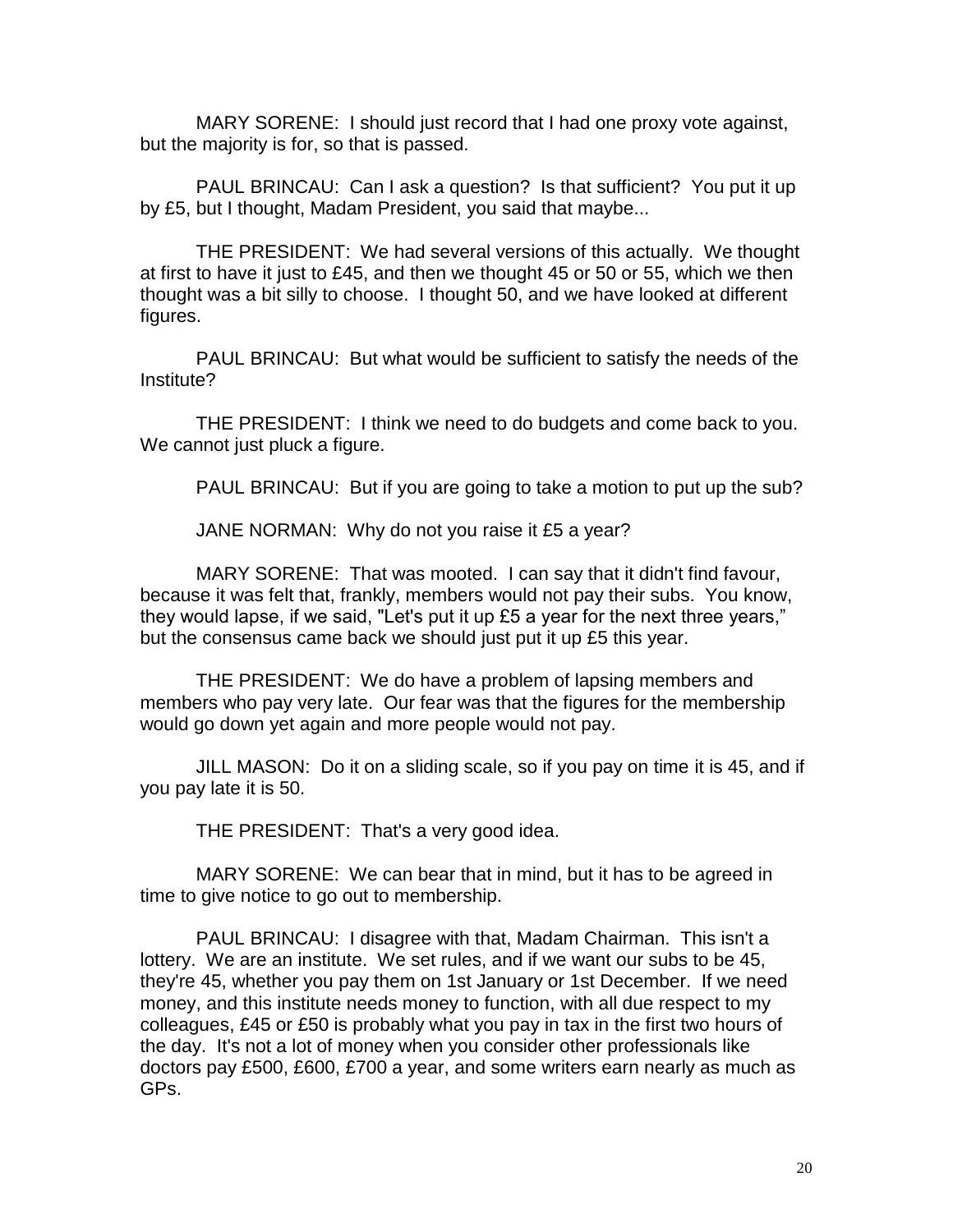THE PRESIDENT: Yes. I take the principle on board. We have looked at the principle, but I think we are going to be reviewing it. Yes. And I think Jill was trying to be helpful to suggest getting people to pay earlier. It may be that something along those lines could be looked at as some kind of gentle incentive that we may use, as professionals, or something like that.

PAUL BRINCAU: It's a professional body and, as such, if subs are due at a certain time, we should pay them. Some of us have direct debits and standing orders; we do not have to be prompted. Maybe others should follow suit.

ANN LLOYD: Well, they should, Paul. But the difference is, if you are a doctor, you have no choice; you have to be a member. You see, our members have a choice, so we have to consider that.

THE PRESIDENT: It's since we have had the choice, things have slipped.

PAUL BRINCAU: I am disappointed actually, if there are some of my colleagues who do behave like that.

ANN LLOYD: Absolutely, yes.

THE PRESIDENT: Shall we move on to Resolution 2, to change the wording in the Memorandum and Articles of Association from "The Companies Act 1985" to "The Companies Act 2006" wherever it appears. Is anybody against that proposal? Passed nem con.

Resolution 3, to reword Article 5 so that it reads: "Upon compliance with Articles 3 to 8", which will be on page 4, "the Council shall issue to every member: (a) a copy of the Memorandum and Articles of Association (which may be downloaded from the BIVR website on the Internet); and (b) an appropriate certificate of admission."

This has been around for some time. We wanted to make it clear that people can legitimately download the Mem and Arts, and I think thereby save us quite a lot of money in sending them out.

But we do feel that we still have to issue an appropriate certificate of admission. Certificate of admission is the first certificate, but that has to be done in kind rather than from the Internet at the moment. So, again, is anybody opposed to this resolution? No? That's passed nem con.

Resolution 4, to re-word Article 9 so that it reads: "Persons who are not members of the Institute shall not be entitled to refer to themselves or hold themselves out to third parties to be 'Fellows', 'full Members', or 'Associate Members' and shall not be entitled to use the letters FBIVR, MBIVR or ABIVR."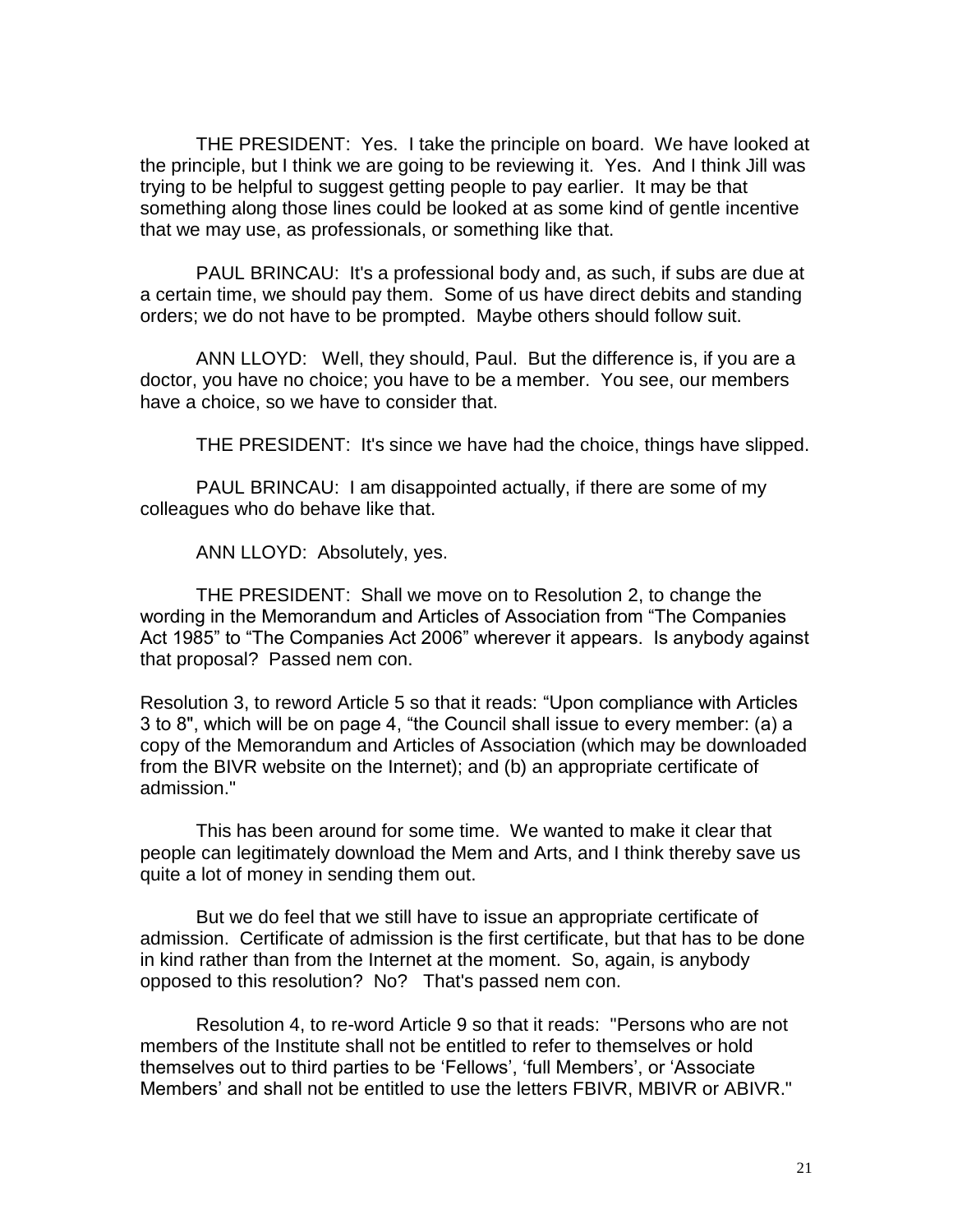Is anybody against that? No? That's passed nem con.

Resolution 5, to add a new article after the current Article number 9 and re-number subsequent paragraphs: "Members whose membership has lapsed through non-payment of their subscription shall not be entitled to refer to themselves or hold themselves out to third parties to be 'Fellows' or 'full Members' or 'Associate Members', and shall not be entitled to use the letters FBIVR, MBIVR or ABIVR."

Does anybody have any questions about that or are you content to pass that? Or, put another way, is anybody against that or does anyone have any questions?

PAUL BRINCAU: It actually goes back to what we were just saying, doesn't it? If they do not pay on time, as soon as they do not pay, their membership has expired.

THE PRESIDENT: Members are given chances to pay on 1st January, at the end of January and at the end of February, and we frequently do not chase people.

MARY SORENE: I do chase them, but they do not pay.

THE PRESIDENT: Not in a terminating kind of way. But we have had an example last year, or we have found examples, where people have a kind of template with their name, then MBIVR, and they are absolutely lapsed members. They do not check it and they do not pay.

ANN LLOYD: But they are still putting it on transcripts, so it is to clarify that. Whether it gives us more teeth, I do not know.

PAUL BRINCAU: It does because, if they do that, then they must be contravening some rule or regulation.

ANN LLOYD: It must be fraud.

ROBYN NOTT: Putting it on the bottom of a deposition for an American to say they are qualified and they are members, and they are not, is wrong.

PAUL BRINCAU: Certainly, the transcripts we do now, we sign them. At TA Reed anyway, we all have our names at the bottom. If you are not a member of the Institute and you do use the "Member" or "FBIVR", or whatever, you are committing fraud, and we should inform the people who have any authority over that transcript or where they work that these people shouldn't be using those initials.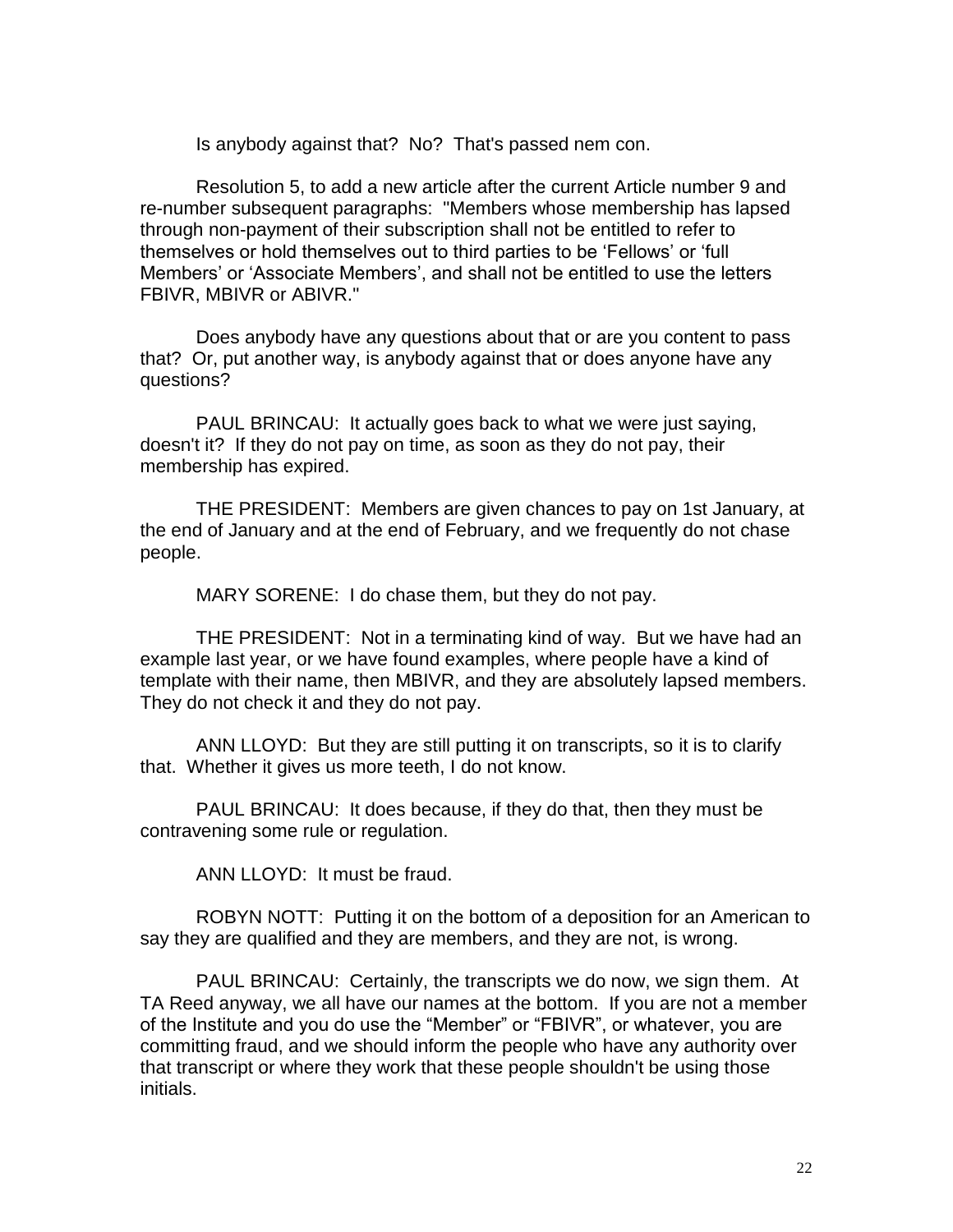ANN LLOYD: It has happened and they have been informed.

PAUL BRINCAU: That's fine, then. At least we are doing what we need to do.

THE PRESIDENT: Is anybody opposed to Resolution 5? No. That is passed nem con.

Moving on to Resolution 6, to amend the current Article 18 to read "twelve" instead of "fifteen" so that it reads: "The Institute shall be governed by a Council of up to twelve Fellows and full Members, in any combination."

It has been 15. It's simply too many. We only have maybe 110 functioning members. It's pointless to have such a large Council, so it is just a tidying amendment, but if anybody wants to leave it at 15, we could. Is anybody opposed in principle to the change? No. Resolution 6 is passed then. Thank you.

Resolution 7, to remove the current Article 20 (as it is superfluous) and renumber the following articles accordingly. "At the conclusion of his term of office the outgoing President shall hold the post of immediate past President during the following year".

I think that means we found two articles which effectively mean the same thing, and we called immediate past President something else?

MARY SORENE: We are now calling them vice-president, but we didn't amend it properly last year.

THE PRESIDENT: So this is Article 20 then, at the moment, the immediate past president. We are basically saying we do not want that, so we are dropping it off. Then we are papering over and we are just re-numbering it, so it is a tidying amendment.

So is anybody opposed to it? No? Passed nem con.

Moving to Resolution 8, to amend the current Article 50 to reduce the quorum at Council meetings to four: to say: "The Council shall meet as often as necessary for the efficient conduct of the business of the Institute. Four members at such meeting shall constitute a quorum."

We already have a quorum of four. It's to do with the absolute numbers of the Council. Is it just fewer than 12?

MARY SORENE: It is page 12.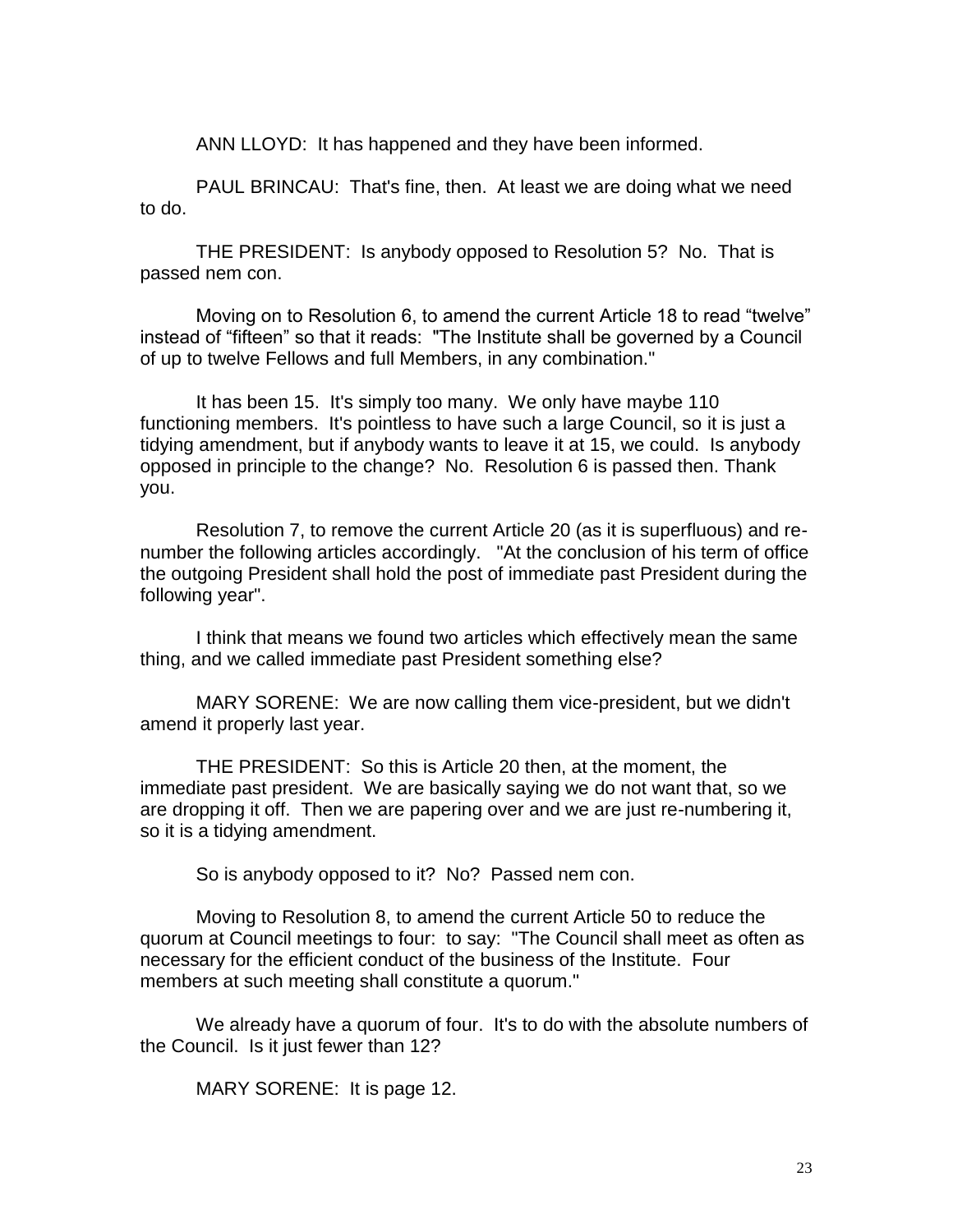THE PRESIDENT: "Where Council members number 12 or fewer, the number shall be four." We have reduced the Council to 12 in number, so we thought that was an amendment that was logical. Is anybody opposed to it? No? Okay, brilliant. Approved nem con.

Resolution 9. I will read this and then say just a couple of words about it. "To add a new article after the current Article 50 and re-number the articles accordingly: 'In determining whether Council members are participating in a Council meeting, it is irrelevant where any Council member is or how they communicate with each other. If Council members are not in the same place they may decide that the meeting is to be treated as taking place wherever any of them is.' "

This was lifted by me directly from guidance to the new Companies Act. As I said, it is not great grammar, but it is useful because it means we can meet in a loose kind of way, as long as we all know who we are and what we are talking about, and it means that we do not have to travel in the winter. Betty can stay at home and join in the meeting, et cetera.

I mean, you can have meetings by text as long as the minutes are correct or carefully done. It just loosens things up, but may be a bit much. What do people feel about it?

ROBYN NOTT: I think that's an excellent idea because then we could have councils from everywhere. Perhaps even some from Manchester, if they do not have to travel down to London. Jane?

JANE NORMAN: Not even in Manchester!

PAUL BRINCAU: At the same time, from the way it is worded, it could mean that you and I could talk on Tuesday, and you and Mary could talk on Wednesday, and then I assume there's voting and so forth, when you have Council meetings, isn't there? Perhaps I am being petty. We all know what it means, but I mention it just for the sake of argument.

MARY SORENE: That might be what Jean means by the wording might not be quite as good as it could be.

ROBYN NOTT: It only refers to the place; it doesn't refer to the time. It doesn't say you have to set a time, just that you have to be in a lot of places. You must be at the same time in lots of different places.

PAUL BRINCAU: It does mean maybe you cannot vote on certain aspects. I do not know, I have never sat on a Council meeting, but you must have certain subjects you have to vote on.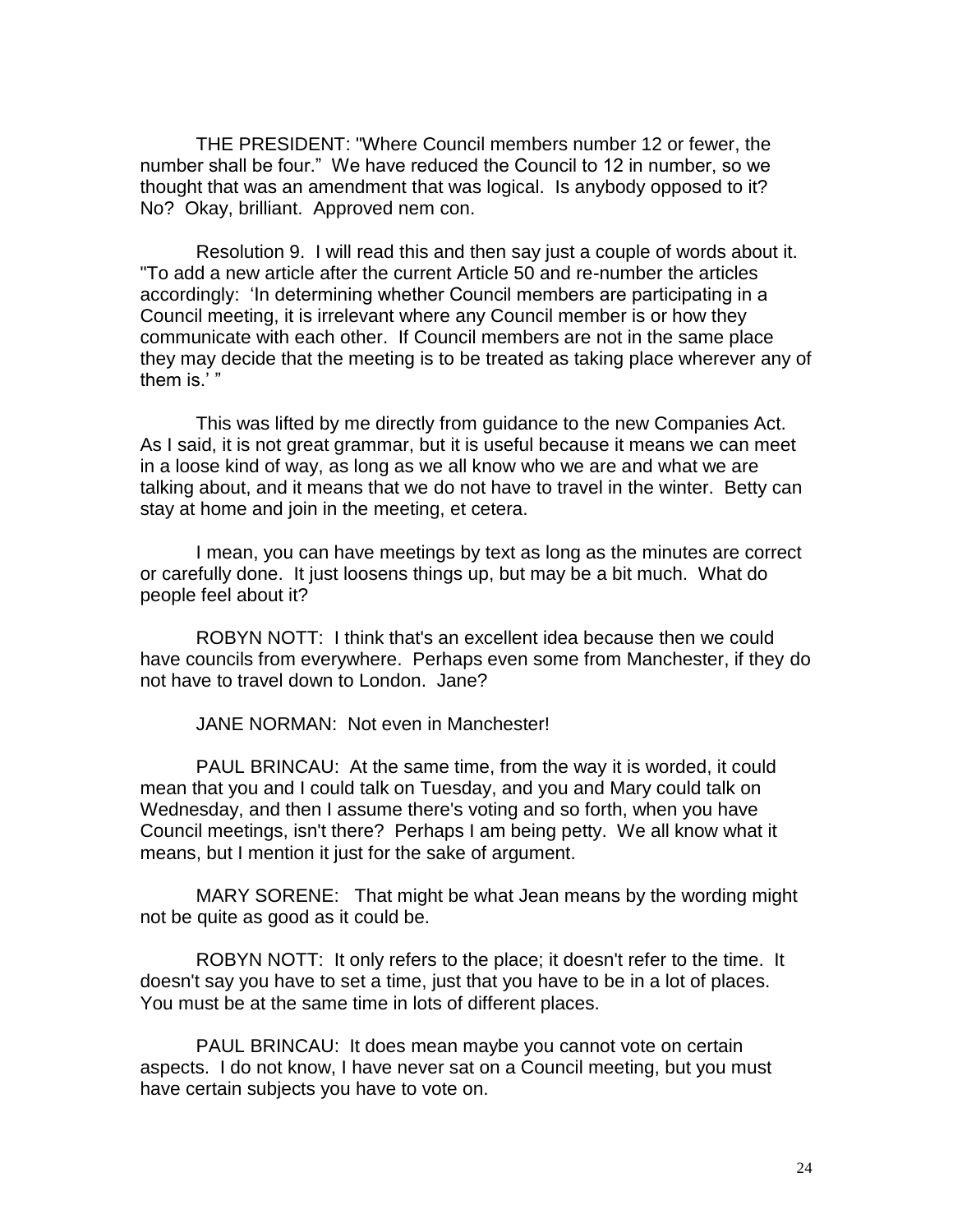THE PRESIDENT: Unless it is implicit in the words "Council meeting "?

JANE NORMAN: Don't you have a time and place? Obviously not a place, but you have a time and a date.

PAUL BRINCAU: Why not add the time and the date in there. People can vote on the amendment. If people agree, you can insert it now. You do not have to re-write it.

THE PRESIDENT: Where would we insert it? Any thoughts?

PAUL BRINCAU: "In the same place and at the same time, they may decide that the meeting..."

ROBYN NOTT: I think it is fine as it is.

ANN LLOYD: It is implicit in "the meeting".

MARY SORENE: I think the strict rules of these resolutions are that you vote on the resolution as it is printed here. We would have to amend it next year to add extra words. That's the rules.

PAUL BRINCAU: Is it the rules? Well, I propose an amendment, if somebody is going to second it, that the rule be amended, because it is ambiguous.

THE PRESIDENT: Okay. We would have to then not pass it, or take a vote on it.

ROBYN NOTT: Take a vote. Who is in favour of the resolution as it stands? (Show of hands)

MARY SORENE: A show of hands, plus Mary votes her six proxy votes!

THE PRESIDENT: Was somebody counting?

MARY SORENE: I saw virtually everybody's hands up.

THE PRESIDENT: The majority in favour. But we promise we will review it, and if we can improve it, we will, I am sure. Thank you all.

Resolution 10. We discovered we didn't have a casting vote clause, so to add a new article after the current Article 50 and re-number the following articles accordingly. "If the number of votes for and against a proposal are equal" (it should be "is" probably) "the Chairman or other Council member chairing the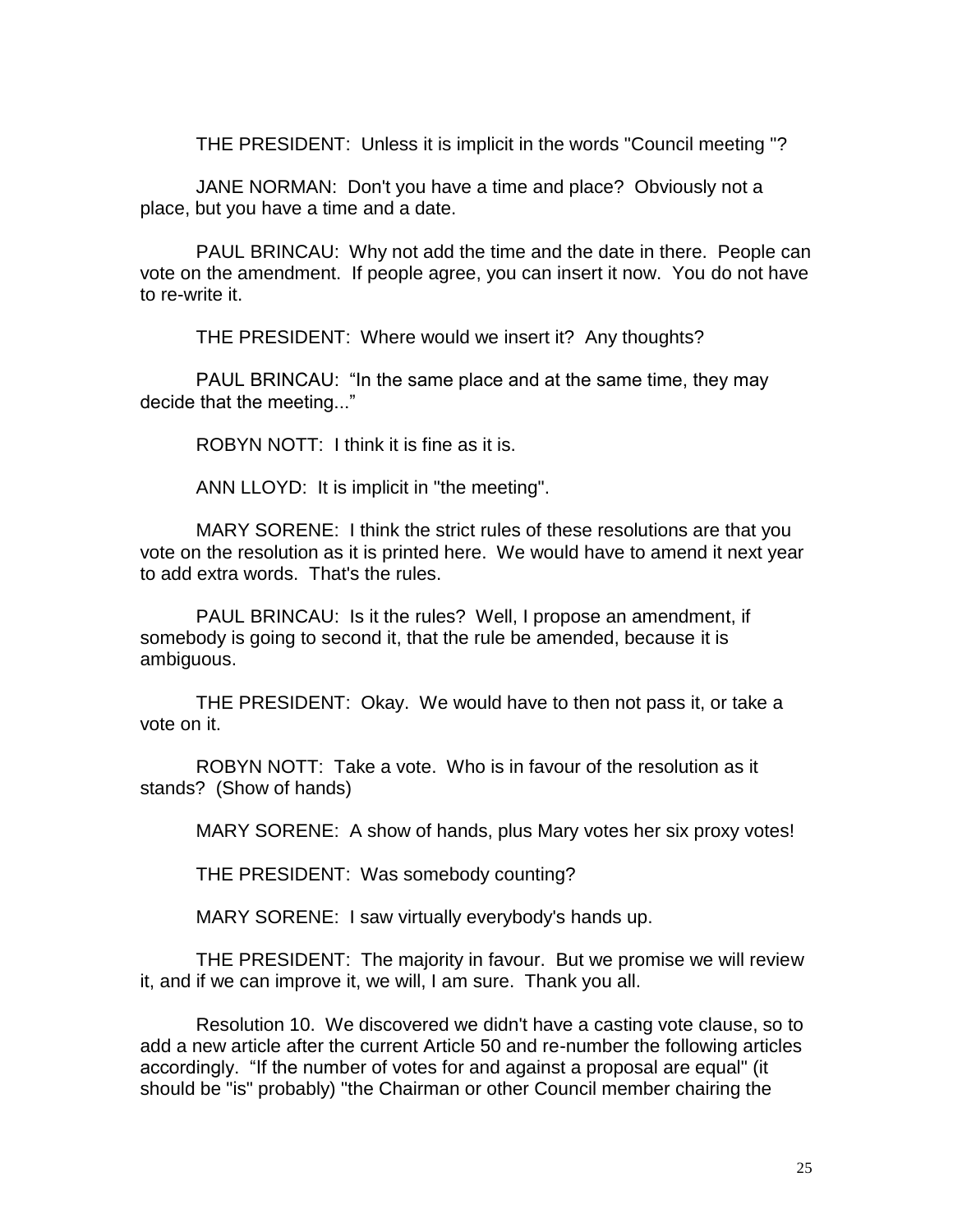meeting has a casting vote."

This is another one actually I am beginning to wonder why I did this, but I lifted it from the Companies Act guidance. Again, it is ungrammatical. Is anybody against it? No? Passed nem con.

Resolution 11, to amend the current Article 56 by the inclusion of the words "and full Members" after the words "Fellows" so that it reads, "The Council shall appoint a panel of Fellows and full Members of the Institute to be examiners (one of whom shall be the chief examiner) to examine candidates for the current year; and approve an examination syllabus and standards as shall be revised from time to time."

This is to tidy up matters because we discovered, some time ago, and we have been thinking about this, that in fact only Fellows may examine members, and we have declining numbers of Fellows. We simply have to do this, otherwise we cannot really examine people. I suspect we have been examining in ignorance of this for some time, but it needed tidying up, I thought. So is anybody against that one? No? Passed. Good.

Resolution 12, to add a new article after the current Article 56, that sets out which section it is in the Mem and Arts. "An entrance fee as determined by the Council shall be payable upon first admission to membership. An examination fee as determined by the Council shall be payable for any examination for Associate membership, full Membership or Fellowship of the Institute, and for any additional professional examinations as may be established by the Council from time to time."

This allows us to, in this case, charge for first admission. It may not be very much. Earlier on, we were looking at issuing certificates on first admission. This simply allows us to raise money by charging for examinations, which can be very expensive.

Is anybody against resolution 12? No? Thank you very much. That's passed nem con. We have finished them.

MARY SORENE: That's the special resolutions.

We need to continue now with the appointment of our accountant. Mr Kypri, who trades as Alliance Accountancy, has indicated he is willing to continue as our accountant. He is a certified accountant. He produced the accounts you see here and have already.

Would anybody like to propose Mr Kypri as our accountant for 2010, for this year?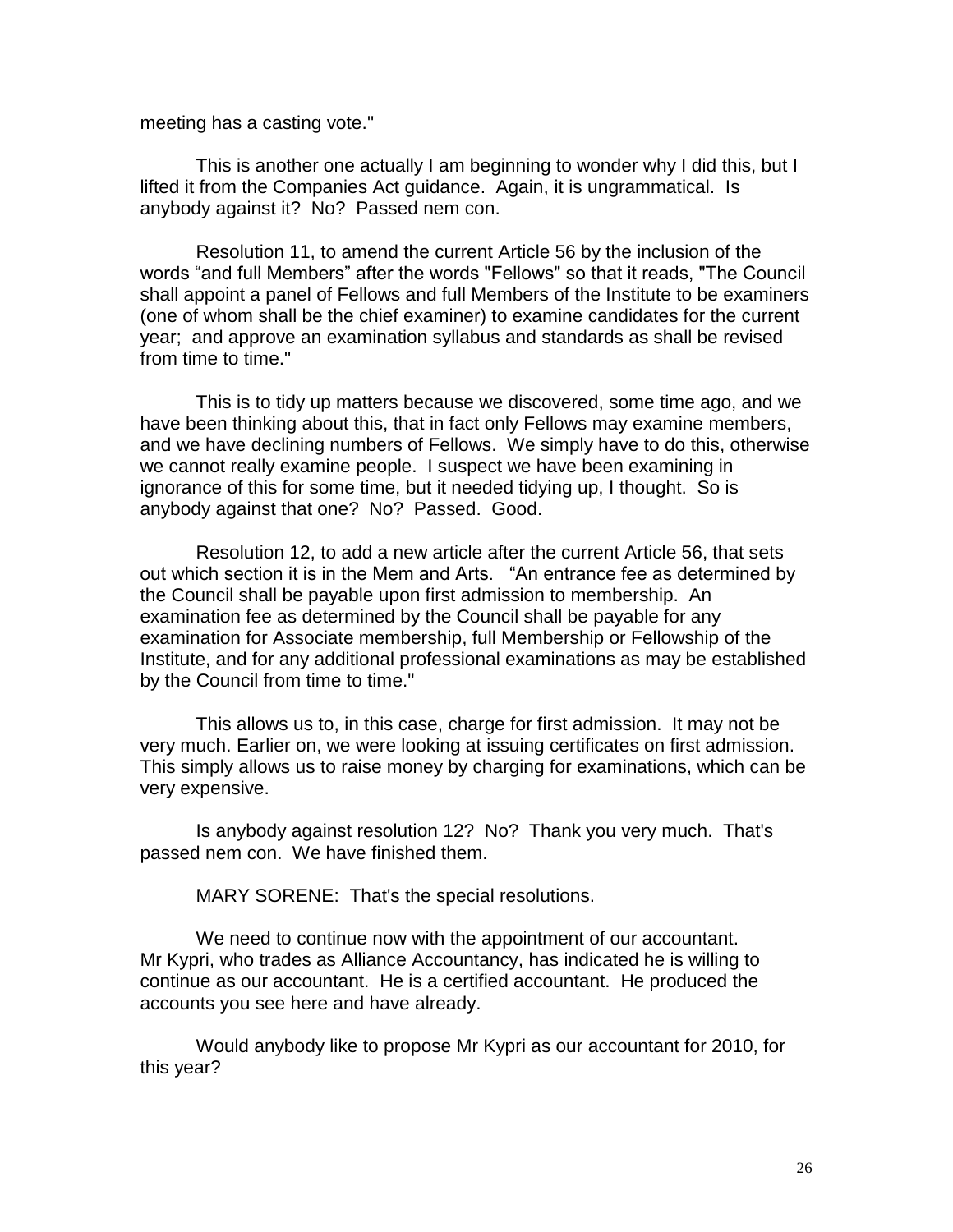PAUL BRINCAU: I propose.

ROBYN NOTT: I will second.

MARY SORENE: Do you agree?

THE PRESIDENT: (Show of hands) That is agreed.

Now then, we need to set a date, or a couple of dates, or a range at the moment, for the next AGM, or to suggest ideas for the next AGM. It has to be within 18 months of today's date, bearing in mind that Ann, as the new President, might have an idea of how many months it might be. I have been here for 12 months. We can have people on board for president up to 18 months. It's kind of between Ann and those of you in the room as to whether you want to leave it to us.

ANN LLOYD: I am quite flexible, but I think 12 months is probably a good time as a term for presidency. So, if we say May next year, at about the same time.

ROBYN NOTT: Early May.

ANN LLOYD: Yes.

THE PRESIDENT: The Olympics are the year after.

PAUL BRINCAU: They are 2012. The World Cup...

ROBYN NOTT: Early May is quite a good time.

THE PRESIDENT: It's after Easter and before the bank holiday. May 2011. Saturdays are 7th, 14th, 21st, 28th.

JILL MASON: Forget the end week. That's bank holiday and/or half term.

THE PRESIDENT: The 1st May is a Sunday. I would guess the 2nd is the bank holiday and the 30th will be the bank holiday. So, I would guess we have the 7th or the  $14<sup>th</sup>$ , or something like that.

ANN LLOYD: Can we say the 7th?

THE PRESIDENT: Yes. Unless something conspires against us, then it will be the 7th May next year. And I do not know whether we will be back in London. We might stay here.

ANN LLOYD: We quite enjoyed our roadshow. Brighton would be very